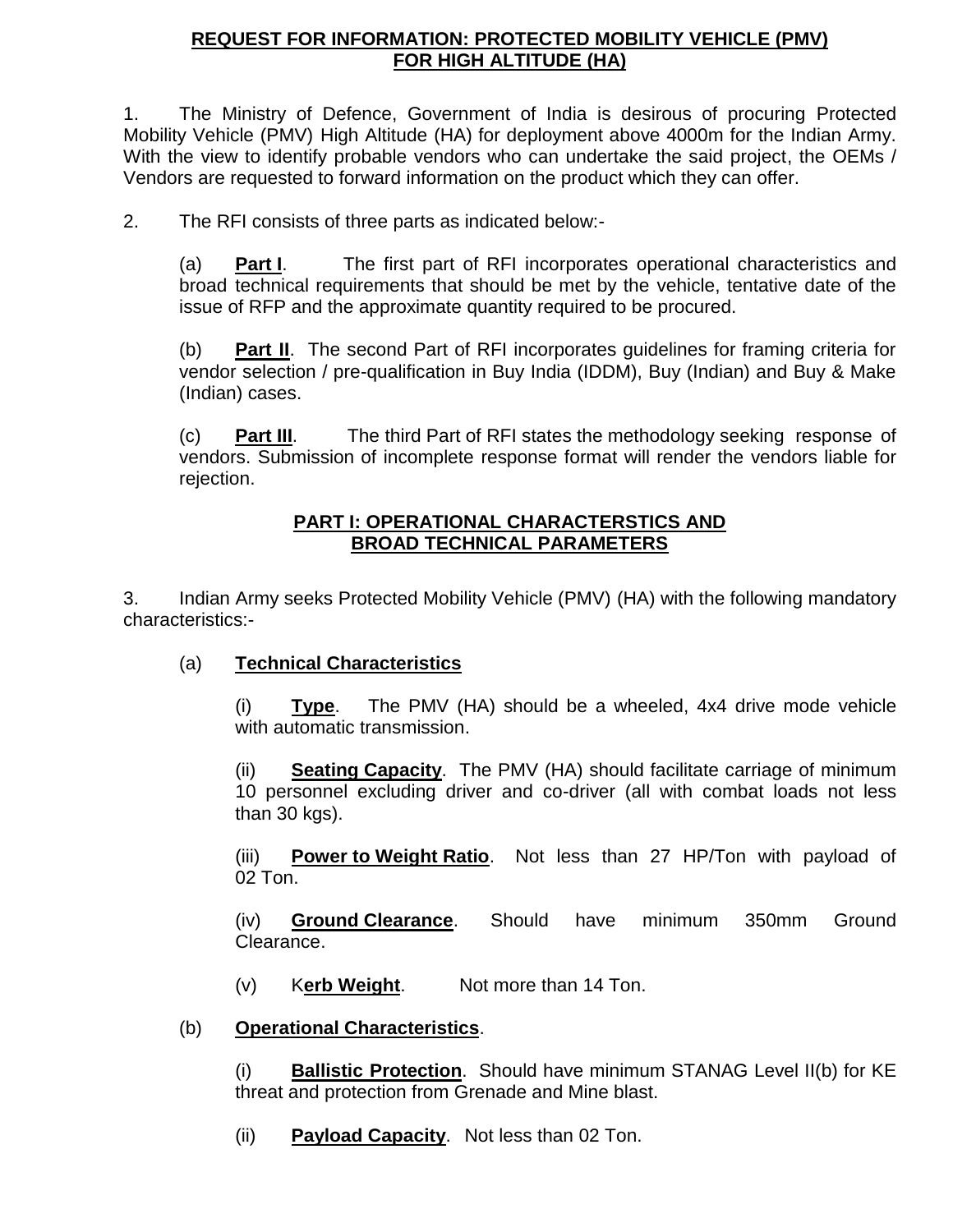(iii) **Maximum Speed**. Not less than 80 Kms/hr on road and 40 Kms/hr in cross country.

(iv) **Operating Temperature**. The PMV (HA) should optimally function within an operating temperature as under:-

- (aa) **Max** 40˚C or as actuals in deployment locations.
- (ab) **Min** (-) 15˚C.
- (v) **Stowage**. Should have a stowage for 18 belt boxes of 7.62mm LMG.
- (vi) **Weapon Mount**. Should have a detachable mount for 7.62mm LMG.

(vii) **Turret**. PMV (HA) should have 360 degree rotation turret on roof for 7.62mm LMG.

(viii) **Firing Ports**. PMV (HA) should have minimum 11 firing ports as under:-

| (aa) Starboard Side | (15) |
|---------------------|------|
| (ab) Port Side      | 05.  |
| (ac) Rear Side      | 01.  |

(ix) **Fording Capability**. Should be capable of fording across a water body of depth minimum 1000mm without any preparation.

(x) **Operating Altitude**. Should be able to operate optimally at an altitude upto **17000 feet** with full payload of 02 Ton.

(xi) **Heating, Ventilation and Air Conditioning (HVAC)**. Should have inbuilt HVAC system.

4. Tentative date of issue of RFP is Nov 2022. The approximate quantity that are to be procured is 500. The approximate quantity of PMV (HA) that can be delivered by OEMs/vendors within **12 months** from the date of signing of contract and thereafter every 12 months should be clearly mentioned in the response.

5. The parameters/broad specifications of the item are mentioned in the questionnaire attached as per **Appendix 'A'**. The vendors are required to respond to the same.

6. Vendors should confirm that following conditions are acceptable:-

(a) The solicitation of offers will be as per 'Single Stage-Two Bid System'. It would imply that a 'Request for Proposal' would be issued soliciting the technical and commercial offers together, but in two separate sealed envelopes. The validity of commercial offers would be at least 18 months from the date of submitting of offers.

(b) The technical offers would be evaluated by a Technical Evaluation Committee (TEC) to check its compliance with RFP.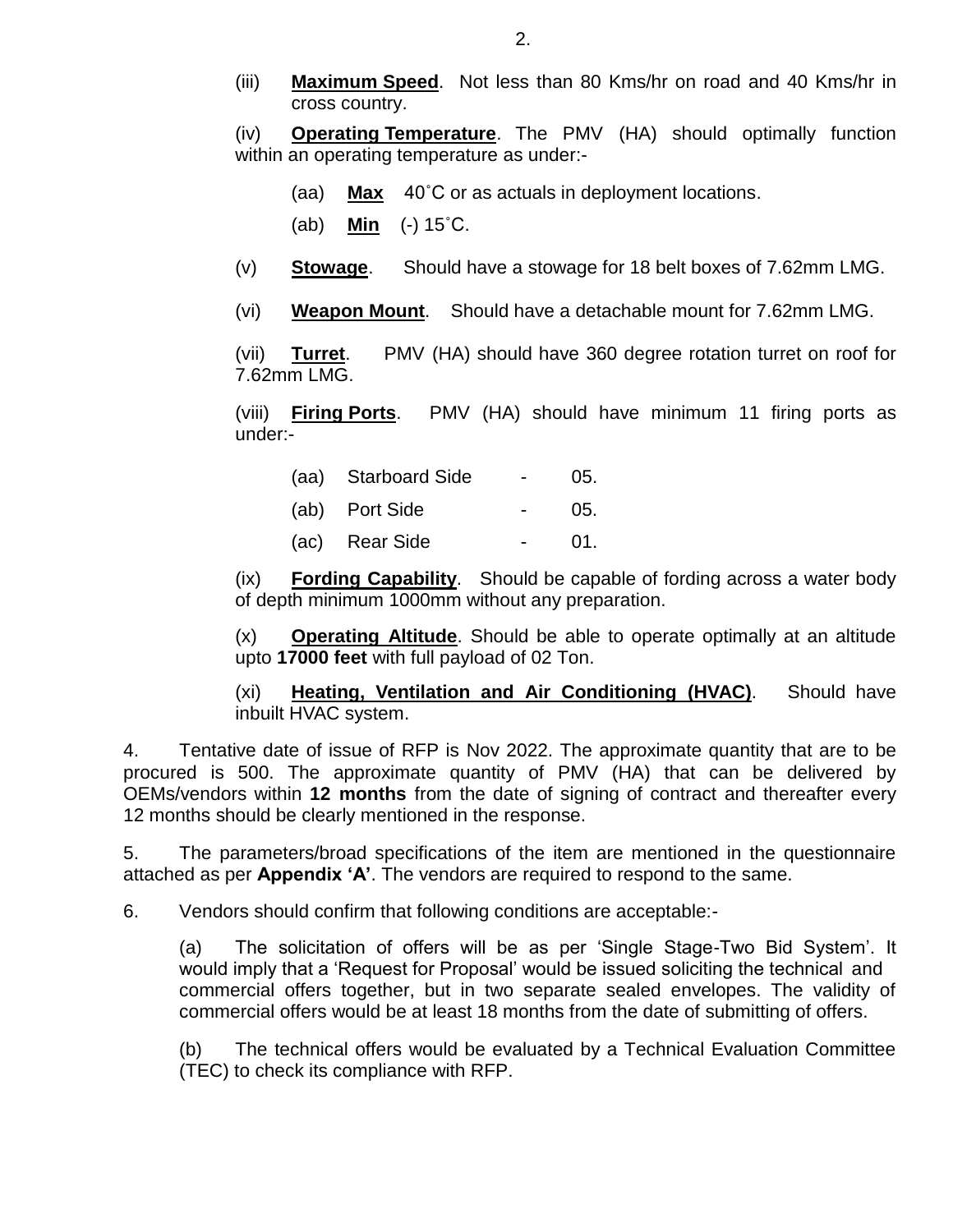(c) **The equipment of all TEC cleared vendors will be put through a trial evaluation in High Altitude Area (above 17,000ft) & Plains in India on a 'No Cost No Commitment' basis within 06-09 months of issue of RFP**. A staff evaluation would be carried out by SHQ to analyze the result of field evaluation and shortlist the equipment for introduction into service.

(d) Amongst the vendors cleared by GS evaluation, a Contract Negotiation Committee would decide the lowest cost bidder (L1) and conclude the appropriate contract.

(e) Vendor would be bound to provide product support for time period specified in the RFP which includes spares and maintenance tools/jigs/fixtures for field and component level repairs.

(f) The vendor would be required to accept the general conditions of contract given in the Standard Contract Document at Chapter VI of DAP-2020 placed on [www.mod.nic.in.](http://www.mod.nic.in/)

(g) **Integrity Pact**. An integrity pact along with appropriate IPBG is a mandatory requirement in the instant case **(Refer Annexure I to Appendix M of Schedule I of DAP 2020)**.

(h) **Performance-cum-Warranty Bond**. Performance-cum-Warranty Bond both equal to 3% value of the contract inclusive of taxes and duties **or as amended from time to time** is required to be submitted after signing of contract.

#### **PART II : GUIDELINES FOR FRAMING CRITERIA FOR VENDOR SELECTION/ PRE-QUALIFICATION IN 'BUY (INDIAN-IDDM)' BUY (INDIAN)' AND 'BUY & MAKE (INDIAN)' CASES**

7. **Part II**. Guidelines for Framing Criteria for Vendor Selection / Pre-Qualification in Buy India (IDDM), Buy (Indian) and Buy & Make (Indian) Cases is given at **Appendix 'B'**.

#### **PART III: PROCEDURE FOR RESPONSE**

8. The Indian Army is planning to procure PMV (HA) with the view to identify probable vendors who can undertake the said project; OEMs/Authorized Vendors are requested to forward information on the product which they can offer. The parameters / broad specifications of the item are mentioned in the questionnaire attached. In addition, the vendors are required to furnish details as per Performa at **Appendix 'C'**.

9. Apart from filling the information about company, details about the exact product meeting other generic technical specifications should also be carefully filled. As per the Appendix, the vendors should also forward technical details/product brochures/literature, etc, pertaining to the equipment.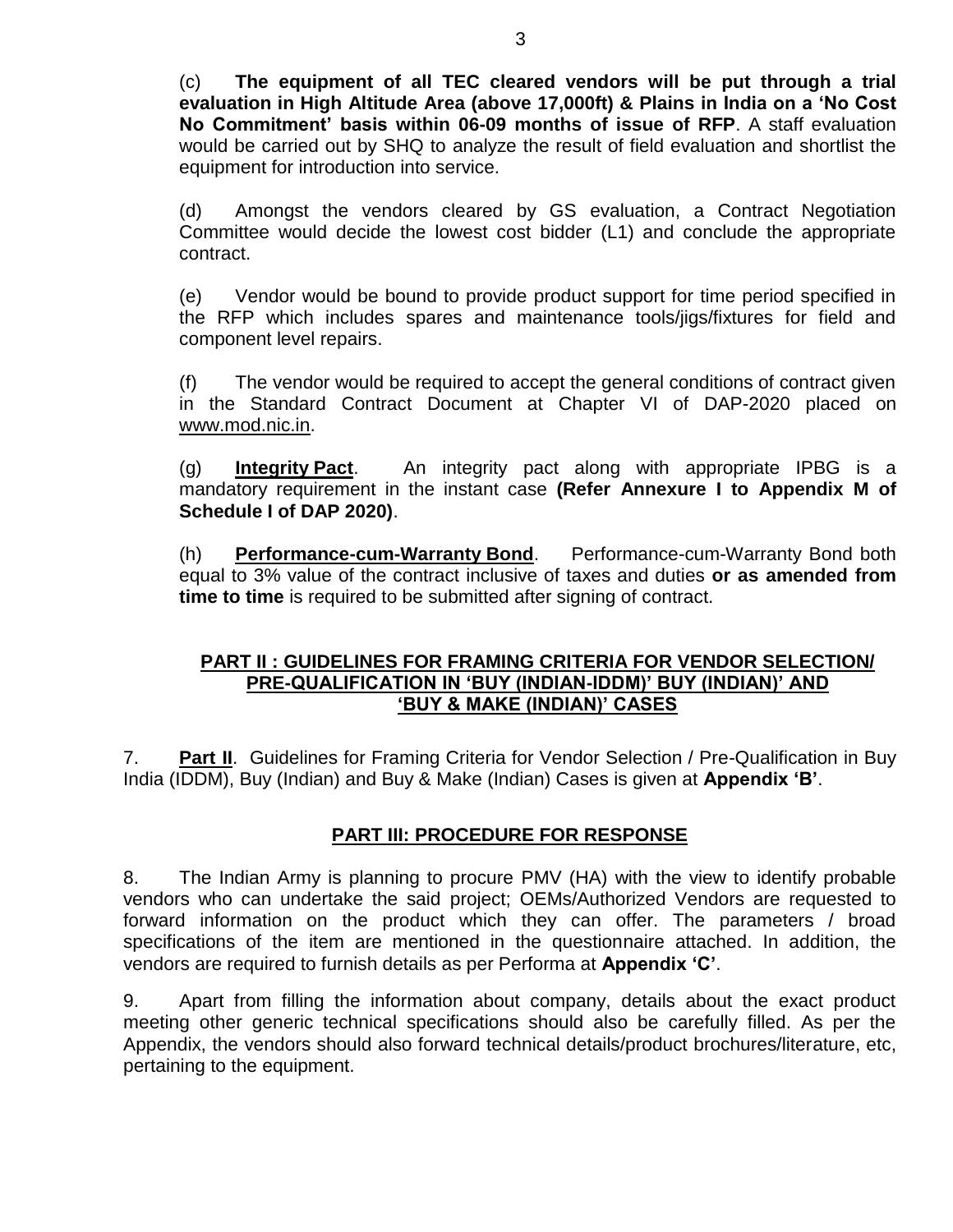10. The Government of India invites responses to this request only from the Original Equipment Manufacturer (OEM)/Authorised Vendors/Government Sponsored Export Agencies (applicable in the case of countries where domestic laws do not permit direct export by OEMs). The end user of the equipment is the Indian Armed Forces (Indian Army).

11. This information is being issued with no financial commitment and the Ministry of Defence reserves the right to change or vary any part thereof at any stage. The Government of India also reserves the right to withdraw it should it be so necessary at any stage. The vendor should provide disclaimer on commitment to procure the equipment. The acquisition process would be carried out under the provisions of DAP-2020.

12. An interaction with all desirous vendors has been scheduled on 26 May 2022 at 1100hrs at Sena Bhawan, New Delhi. All vendors desirous of attending the 'Vendor Interaction' are required to furnish requisite documents as per **Appendix 'D'** to Infantry Directorate/Infantry-5 as per the address given below by 20 May 2022 for obtaining necessary security clearance well in advance.

13. The required information / details may please be forwarded at the following addresses by 21 Jun 2022.

Directorate General of Infantry / Infantry-5 General Staff Branch Room No 408B, 'D1' Wing, Sena Bhawan Integrated HQ of MoD (Army) DHQ PO, New Delhi – 110011 (Fax - 011-230183898)

Directorate General of Capability Development (CD-13/14) General Staff Branch Room No 411, 'A' Wing, Sena Bhawan Integrated HQ of MoD (Army) DHQ PO, New Delhi – 110011 (Fax - 011-23793274)

Army Design Bureau (GSQR Cell) General Staff Branch Room No 16, 'C' Wing, Sena Bhawan Integrated HQ of MoD (Army) DHQ PO, New Delhi - 110011

ADG Acquisition Technical (Army) Room No 28, D-II Wing, Sena Bhawan Ministry of Defence New Delhi – 110011 (Fax : 011-23792414)

Directorate General of Capability Development (RFP Cell) General Staff Branch Room No 436, Sena Bhawan Integrated HQ of MoD (Army) DHQ PO, New Delhi – 110011

14. An early response is requested.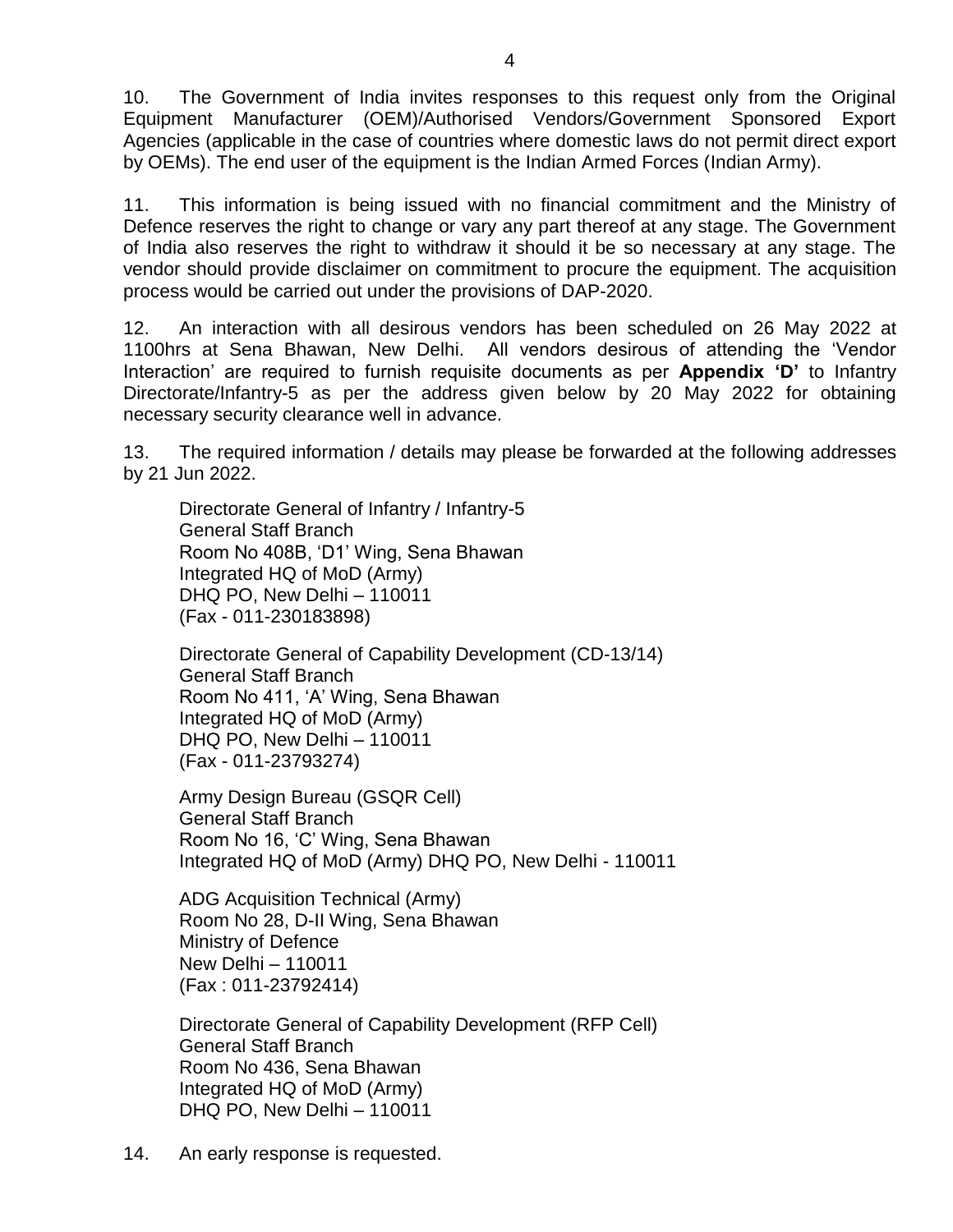## **RFI QUESTIONNAIRE**

#### 1. **Operational Aspects of the Protected Mobility Vehicle (PMV) for High Altitude (HA)**

| Ser<br>No | <b>Specification Required</b>                                                                                                                                                                                                              | <b>Response</b> |
|-----------|--------------------------------------------------------------------------------------------------------------------------------------------------------------------------------------------------------------------------------------------|-----------------|
| (a)       | Is the Protected Mobility Vehicle (PMV) for High Altitude (HA) a wheeled vehicle with 4x4 drive mode?<br>Type.                                                                                                                             |                 |
| (b)       | Weight.                                                                                                                                                                                                                                    |                 |
|           | (i)<br>What is the kerb weight of the PMV (HA)?                                                                                                                                                                                            |                 |
|           | What is the payload capacity of the PMV (HA)?<br>(ii)                                                                                                                                                                                      |                 |
|           | (iii)<br>What is the gross weight of the PMV (HA)?                                                                                                                                                                                         |                 |
| (c)       | <b>Seating Capacity.</b>                                                                                                                                                                                                                   |                 |
|           | What is the total seating capacity of the PMV (HA)?<br>(i)                                                                                                                                                                                 |                 |
|           | What is the total number of crew required for operating the PMV (HA)?<br>(ii)                                                                                                                                                              |                 |
| (d)       | What is the overall dimension of the PMV (HA)? Give Length x Width x Height in millimeter (mm).<br>Dimension.                                                                                                                              |                 |
| (e)       | <b>Ballistic Protection.</b>                                                                                                                                                                                                               |                 |
|           | Does the PMV (HA) has inbuilt ballistic protection? If yes, specify level of ballistic protection and furnish<br>(i)<br>appropriate certificates from accredited laboratories regarding the ballistic protection provided in the vehicles. |                 |
|           | Is the ballistic protection inbuilt into both the opaque and the transparent surfaces of the PMV (HA)?<br>(ii)                                                                                                                             |                 |
|           | (iii)<br>Which all sides (front, rear, both sides, top and bottom) of the PMV (HA) are ballistic protected?                                                                                                                                |                 |
|           | How many Bullet Resistant (BR) Glass provided with PMV (HA)? Give approx. size and number of BR glasses.<br>(iv)                                                                                                                           |                 |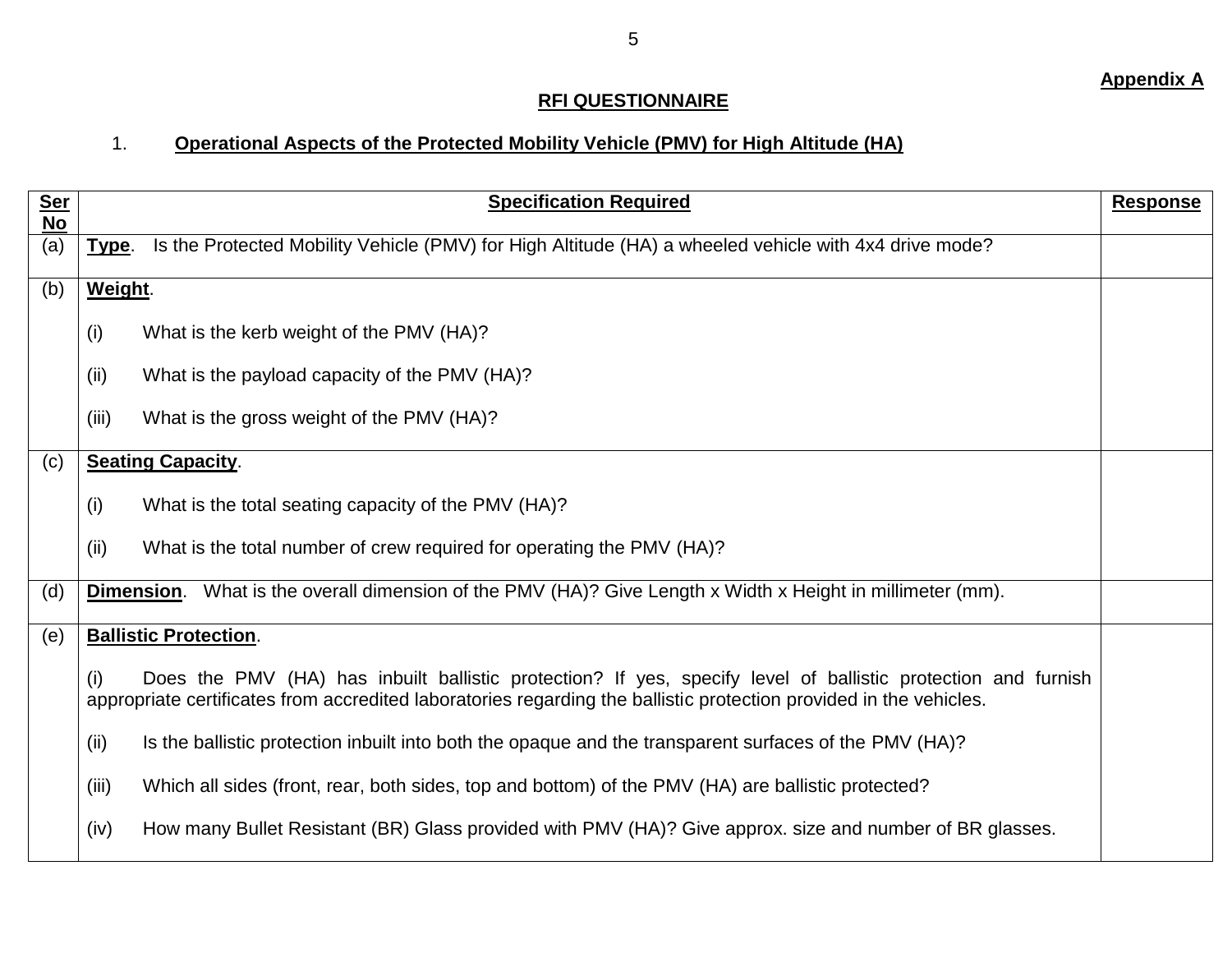| <b>Ser</b><br><b>No</b> | <b>Specification Required</b>                                                                                                                                                                                                       | <b>Response</b> |
|-------------------------|-------------------------------------------------------------------------------------------------------------------------------------------------------------------------------------------------------------------------------------|-----------------|
| (f)                     | Range.                                                                                                                                                                                                                              |                 |
|                         | What is the maximum operating range of the PMV (HA)?<br>(i)                                                                                                                                                                         |                 |
|                         | Does the operating range vary with increase in the operating altitude? If yes, what will the maximum operating<br>(ii)<br>range at an altitude of 17,000ft for PMV (HA)?                                                            |                 |
| (g)                     | Maneuverability.                                                                                                                                                                                                                    |                 |
|                         | Speed.<br>(i)                                                                                                                                                                                                                       |                 |
|                         | (aa) What is the maximum speed of the PMV (HA) while moving on near horizontal surfaces? Mention<br>separately for hard soil terrain, desert terrain, marshy terrain and snow bound terrains (with snow height of<br>minimum 01ft). |                 |
|                         | What is the maximum speed of the PMV (HA) while negotiating water bodies during fording?<br>(ab)                                                                                                                                    |                 |
|                         | Gradient.<br>(ii)                                                                                                                                                                                                                   |                 |
|                         | (aa) What is the maximum gradient that the PMV (HA) can negotiate hard soil terrain, desert terrain and snow<br>bound terrains (mention in degrees) (as applicable)?                                                                |                 |
|                         | (ab) Will the capability for gradient maneuverability be affected by varied types of terrain conditions? If yes,<br>please furnish details.                                                                                         |                 |
|                         | Side Slope.<br>(iii)                                                                                                                                                                                                                |                 |
|                         | What is the maximum side slope gradient that the PMV (HA) can negotiate hard soil terrain, desert terrain<br>(aa)<br>and snow bound terrains (mention in degrees)?                                                                  |                 |
|                         | Will the capability for side slope gradient maneuverability be affected by varied types of terrain conditions?<br>(ab)<br>If yes, please furnish details.                                                                           |                 |
|                         | What is the maximum height of the vertical step that the PMV (HA) can negotiate (mention in<br>(iv)<br><b>Vertical Step.</b><br>meters)?                                                                                            |                 |
|                         | What is the maximum width of the trench that the PMV (HA) can negotiate (mention in meters)?<br>(v)<br>Trench.                                                                                                                      |                 |
|                         | <b>Turning Radius.</b><br>What is the turning radius of the PMV (HA)?<br>(vi)                                                                                                                                                       |                 |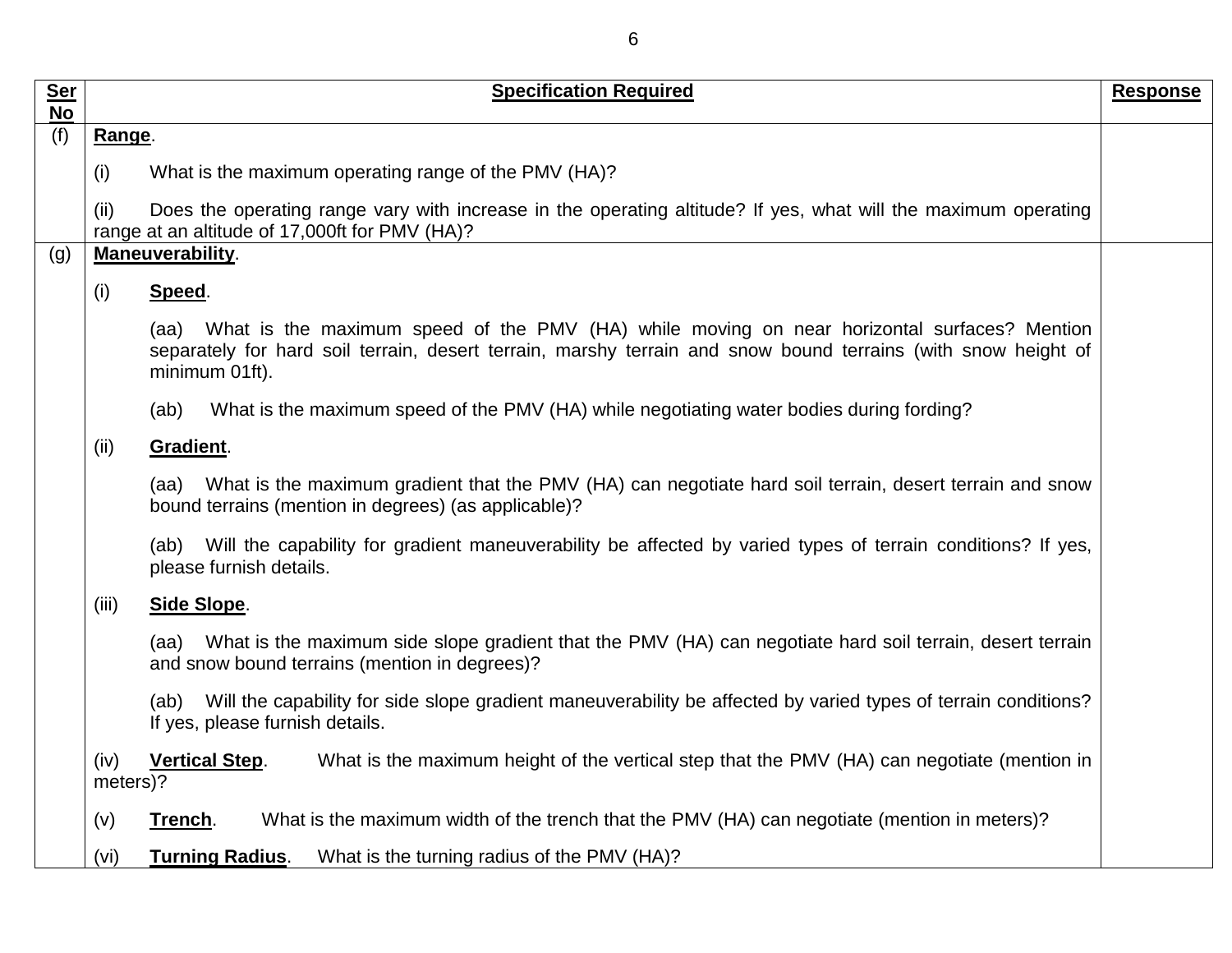| <b>Ser</b><br><b>No</b> | <b>Specification Required</b>                                                                                                                                   | <b>Response</b> |
|-------------------------|-----------------------------------------------------------------------------------------------------------------------------------------------------------------|-----------------|
| (h)                     | What is the maximum operating altitude of the PMV (HA)?<br><b>Operating Altitude.</b>                                                                           |                 |
| (i)                     | <b>Operating Temperature.</b>                                                                                                                                   |                 |
|                         | What is the maximum and minimum operation temperature of the PMV (HA)?<br>(i)                                                                                   |                 |
|                         | Can the vehicles operate at ambient temperature upto 40 <sup>0</sup> C?<br>(ii)                                                                                 |                 |
| (k)                     | <b>Fording Capability.</b>                                                                                                                                      |                 |
|                         | Can the PMV (HA) carry out fording? If yes, what are the initial preparations required to be carried out for the<br>(i)<br>same?                                |                 |
|                         | (ii)<br>What is the maximum depth of water at which fording is possible for the vehicles?                                                                       |                 |
|                         | What is the maximum speed of water current at which fording can be carried out?<br>(iii)                                                                        |                 |
| (1)                     | <b>Miscellaneous</b>                                                                                                                                            |                 |
|                         | Is there a provision for a gunner's hatch/turret on top of the PMV (HA)?<br>(i)                                                                                 |                 |
|                         | If yes, is there a facility for a weapon mount for firing the weapon through the gunner's hatch/turret?<br>(ii)                                                 |                 |
|                         | Are firing ports available in the body of the PMV (HA) to facilitate firing of weapons from within the vehicle?<br>(iii)                                        |                 |
|                         | If the facilities are not available, can these be provided by the vendor?<br>(iv)                                                                               |                 |
|                         | Does attachment of any accessories in the exterior of the vehicle like spare wheels affect the Centre of gravity of<br>(v)<br>the vehicle in dynamic condition? |                 |
|                         | What is the field of view of driver, co-driver and the ten crew members?<br>(vi)                                                                                |                 |
|                         | What is the time required for the vehicle to come into action?<br>(vii)                                                                                         |                 |
|                         | What are the warning arrangements incorporated in the vehicle to ensure safe operation?<br>(viii)                                                               |                 |
|                         | What is the mode of operation of doors and hatches of the vehicles?<br>(ix)                                                                                     |                 |
|                         | Does it have protection from rain and snow conditions?<br>(x)                                                                                                   |                 |
|                         | Is the requirement of Central Tyre Inflation System (CTIS) or Run Flat System (RFS) or both being incorporated?<br>(xi)                                         |                 |
|                         | Is the requirement of maintenance free battery being incorporated?<br>(xii)                                                                                     |                 |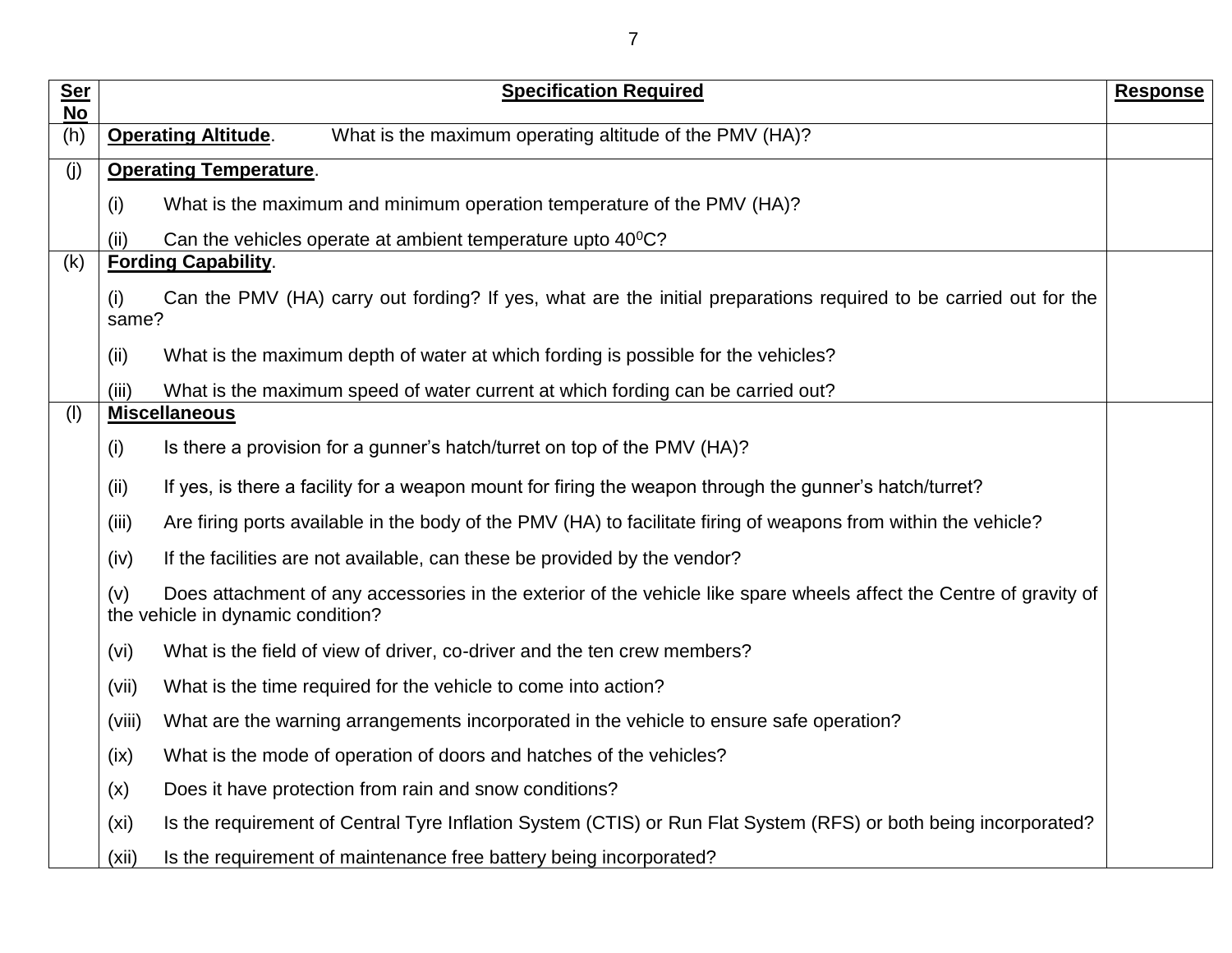| <b>Ser</b> | <b>Specification Required</b>                                                                                                                                         | <b>Response</b> |
|------------|-----------------------------------------------------------------------------------------------------------------------------------------------------------------------|-----------------|
| No         |                                                                                                                                                                       |                 |
| (m)        | Can the vehicle be transported by Air, Rail and Road? If yes, specify as under:-<br>Transportability.                                                                 |                 |
|            | Air (type and class of aircraft).<br>(i)                                                                                                                              |                 |
|            | (ii)<br>Rail (dimension of rail wagon/flatbed).                                                                                                                       |                 |
|            | (iii)<br>Road (dimension of container/trailer including the tonnage required).                                                                                        |                 |
| (n)        | What are the inbuilt safety measures that have been incorporated in the vehicle? Mention<br><b>Safety Arrangement.</b><br>separately for both vehicle and passengers. |                 |
| (0)        | Accessories.                                                                                                                                                          |                 |
|            | (i)<br>Specify details of all accessories/attachments/associated equipment that are provided with the vehicle.                                                        |                 |
|            | (ii)<br>Will there be a facility to fabricate the vehicles for provision of accessories (brackets/holders/mounts etc.) as per<br>Indian Army requirements?            |                 |

## 2. **Technical Aspects of the Protected Mobility Vehicle (PMV) for High Altitude (HA)**.

| <u>Ser</u><br>$No$ | <b>Specification Required</b>                                                                                                                                                    | <b>Response</b> |
|--------------------|----------------------------------------------------------------------------------------------------------------------------------------------------------------------------------|-----------------|
| (a)                | <b>Engine Capacity.</b>                                                                                                                                                          |                 |
|                    | (i)<br>What is the type of engine and capacity of the PMV (HA) (in HP)?                                                                                                          |                 |
|                    | (ii)<br>Is there any de-rating of the engine with increase in altitude? If yes, what is the maximum altitude beyond<br>which the de-rating of the engine commences for PMV (HA)? |                 |
|                    | (iii)<br>What is the percentage of de-rating of engine with corresponding increase in operating altitude per 1000ft?                                                             |                 |
|                    | (iv)<br>What is the life of the engine in terms of both engine hours and kilometers?                                                                                             |                 |
|                    | What is the time required for the vehicle to commence operation after ignition?<br>(v)                                                                                           |                 |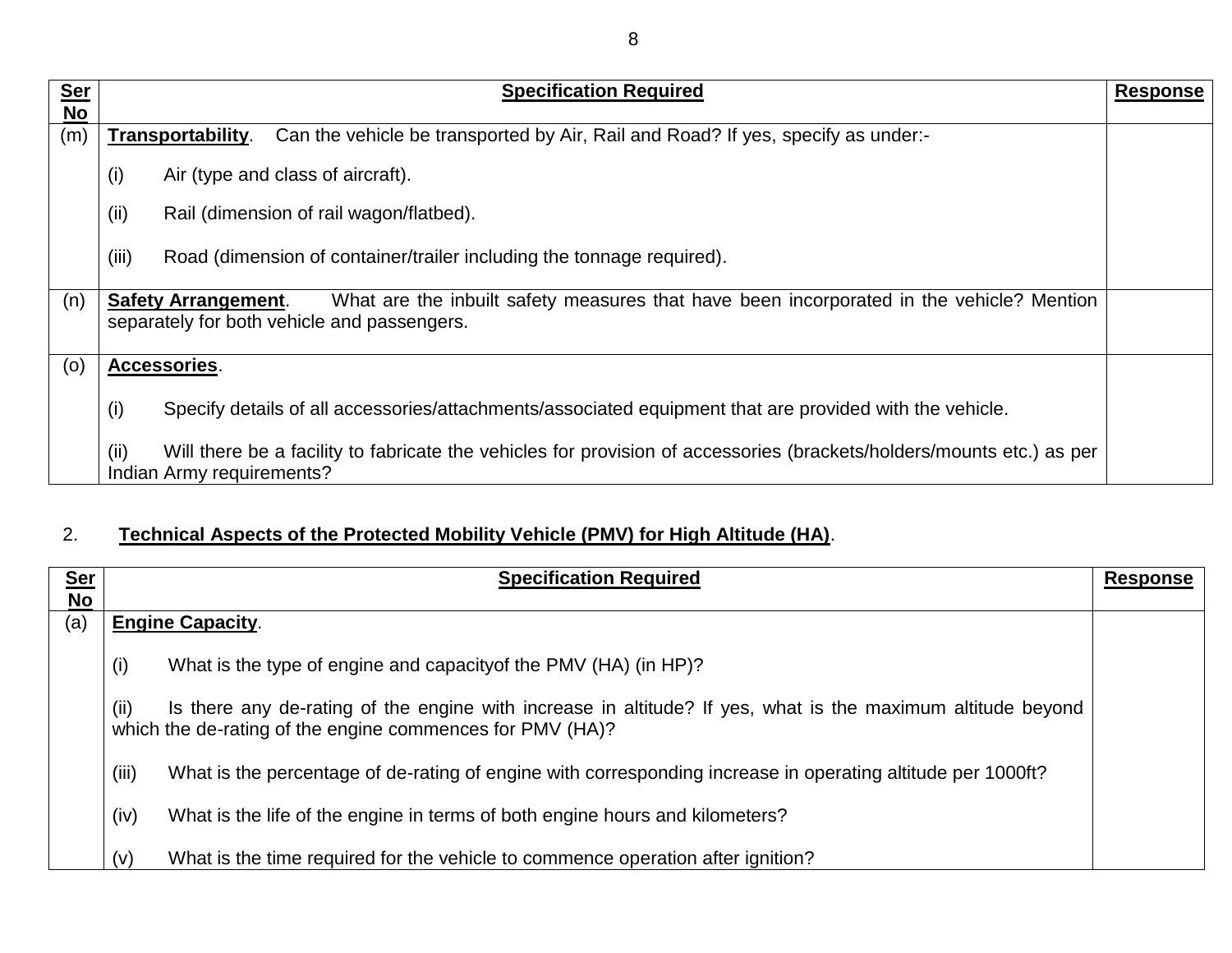| <b>Ser</b><br>$\overline{No}$ | <b>Specification Required</b>                                                                                                                                                                        | <b>Response</b> |
|-------------------------------|------------------------------------------------------------------------------------------------------------------------------------------------------------------------------------------------------|-----------------|
| (b)                           | <b>Power to Weight Ratio.</b>                                                                                                                                                                        |                 |
|                               | (i)<br>What is the Power to Weight ratio of the PMV (HA) with respect to its Gross Vehicle Weight?                                                                                                   |                 |
|                               | What would be the Power to Weight ratio of the PMV (HA) with a minimum payload of two (02) tons?<br>(ii)                                                                                             |                 |
| (c)                           | What type of transmission is available in the PMV (HA)? Is there an automatic transmission in the<br>Transmission.<br>vehicle?                                                                       |                 |
| (d)                           | What type of steering facility is available in the PMV (HA)? Is there a power steering in the vehicle? If<br>Steering.<br>yes, specify type of power steering.                                       |                 |
| (e)                           | Wheeled.                                                                                                                                                                                             |                 |
|                               | Is the PMV (HA) a wheeled vehicle? If wheeled, how many wheels are there in the vehicle?<br>(i)<br>Is the Run Flat System & Central Tyre Inflation System (CTIS) being provided in PMV (HA)?<br>(ii) |                 |
| (f)                           | <b>Nominal Ground Pressure.</b><br>What is the Nominal Ground Pressure of the PMV (HA) on a surface?                                                                                                 |                 |
| (g)                           | <b>Fuel, Oil and Lubricants (FOL).</b>                                                                                                                                                               |                 |
|                               | What type and grade of FOL is used for operating the PMV (HA)?<br>(i)                                                                                                                                |                 |
|                               | (ii)<br>Is there any requirement for a special grade of fuel for operating the vehicle in extreme cold conditions?                                                                                   |                 |
|                               | (iii)<br>Are the FOL used in the PMV (HA) commercially available in India?                                                                                                                           |                 |
|                               | What are the emission standards being complied by the vehicle?<br>(iv)                                                                                                                               |                 |
|                               | Can Bharat Stage-IV or equivalent compliant engine be provided with the vehicle?<br>(v)                                                                                                              |                 |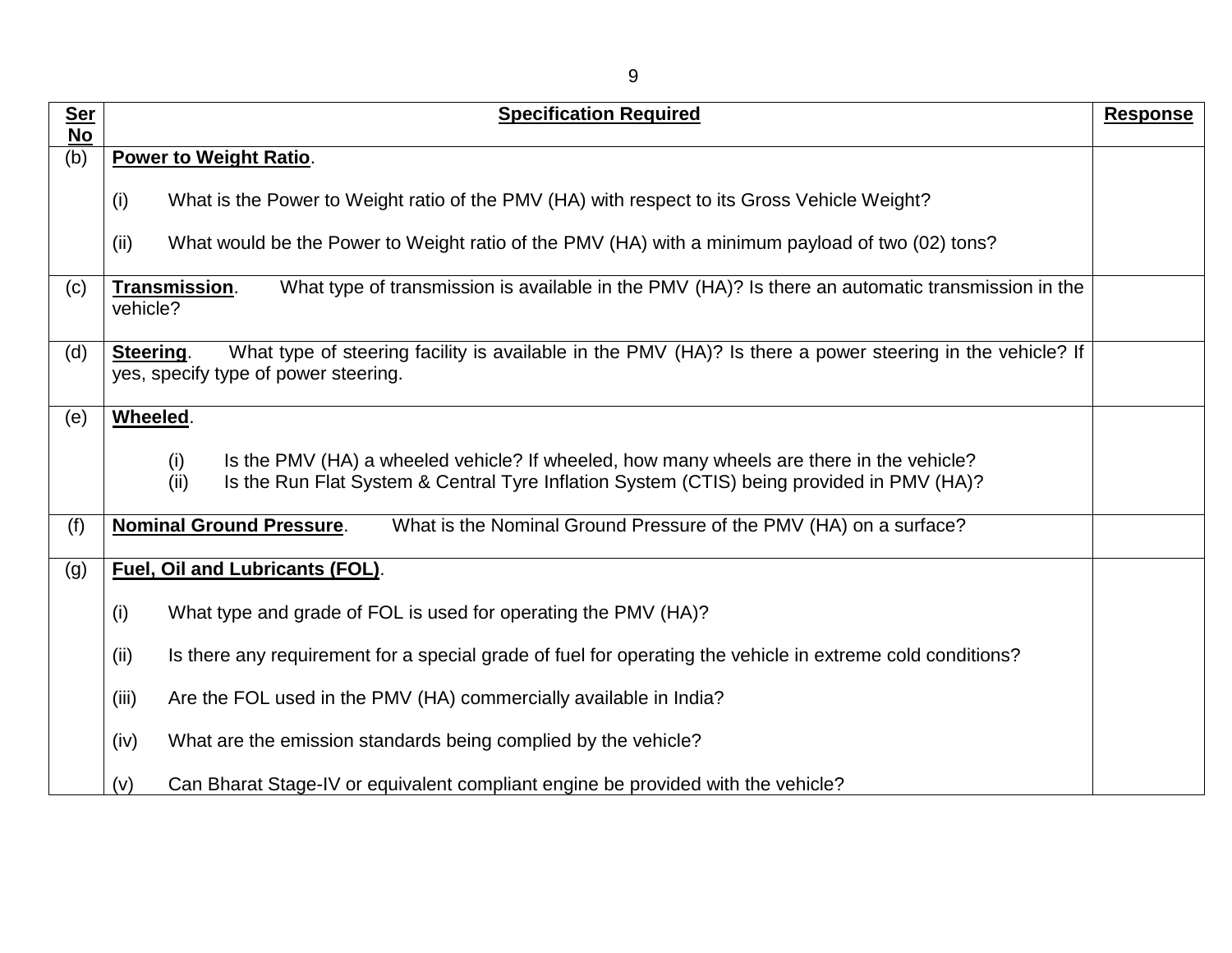| <u>Ser</u>             | <b>Specification Required</b>                                                                                                                                                                                                                                               | <b>Response</b> |
|------------------------|-----------------------------------------------------------------------------------------------------------------------------------------------------------------------------------------------------------------------------------------------------------------------------|-----------------|
| $\overline{No}$<br>(h) | <b>Cold Start System.</b>                                                                                                                                                                                                                                                   |                 |
|                        | (i)<br>Does the PMV (HA) have a Winter Engine Start System?                                                                                                                                                                                                                 |                 |
|                        | Is the Cold Start System integrated within the vehicle or is there any separate arrangement for the same?<br>(ii)                                                                                                                                                           |                 |
|                        | (iii)<br>What is the temperature at which the Cold Start System is required to be activated to start the vehicle engine?                                                                                                                                                    |                 |
|                        | How much time is required for the Cold Start System to warm up the engine to function optimally in cold<br>(iv)<br>conditions?                                                                                                                                              |                 |
| (j)                    | Heating, Ventilation and Air Conditioning.<br>Is there a Heating, Ventilation and Air Conditioning facility inbuilt in<br>the PMV (HA)?                                                                                                                                     |                 |
| (k)                    | Has the OEM/Vendor operated the PMV (HA) to verify its performance at different altitudes and temperatures?<br>(i)<br>If yes, specify the temperatures and altitudes of the locations where the vehicle has been operated and indicate the<br>range and endurance achieved? |                 |
|                        | Has the vehicle been operated in high salinity areas/terrains (for e.g. coastal areas, creek areas etc.)? If yes,<br>(ii)<br>are there any special maintenance schedules required for operation in such areas?                                                              |                 |
| (1)                    | What type of display (Manual/Digital) is available in the driver's console of PMV (HA)?<br>Display.                                                                                                                                                                         |                 |
| (m)                    | <b>Software</b> . Is there any software in the system? If yes, then answer the following:-                                                                                                                                                                                  |                 |
|                        | (i)<br>Does the system have an Indigenous software?                                                                                                                                                                                                                         |                 |
|                        | (ii)<br>How is the software security being assured by vendor and what are the debugging procedures?                                                                                                                                                                         |                 |
|                        | (iii)<br>What is the methodology for carrying out Quality Assurance of software?                                                                                                                                                                                            |                 |
|                        | (iv)<br>Is the software upgradable? If so, will the vendor provide free software upgrades as and when available?<br>Whether open paper licence is available or not?                                                                                                         |                 |
|                        | Is adequate security available in the software package or is it still vulnerable to viruses and/or hacking?<br>(v)                                                                                                                                                          |                 |
|                        | Can the software be restored in field in case of any fault?<br>(vi)                                                                                                                                                                                                         |                 |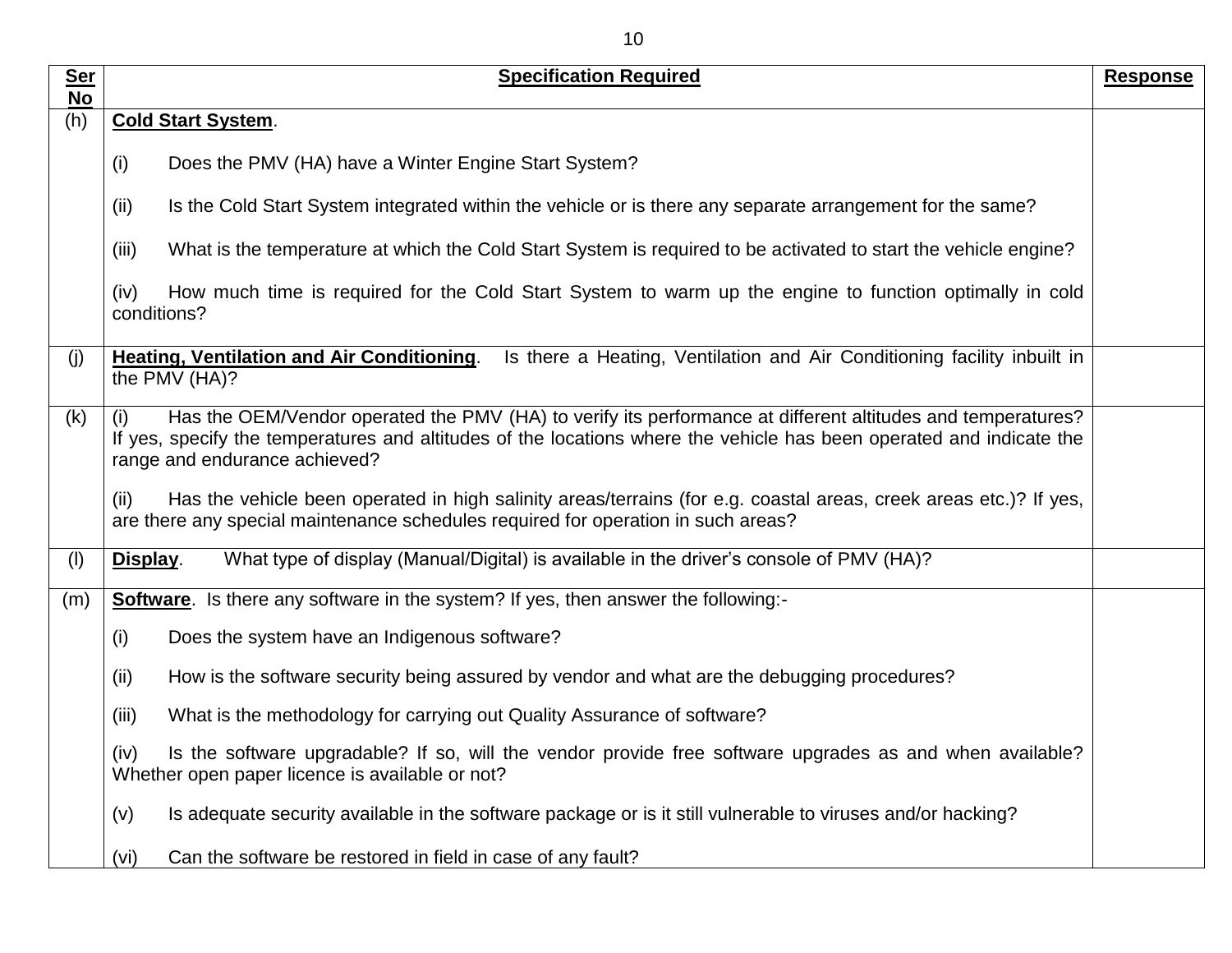| <b>Ser</b><br><b>No</b> |       | <b>Specification Required</b>                                                                                                                                                                | <b>Response</b> |
|-------------------------|-------|----------------------------------------------------------------------------------------------------------------------------------------------------------------------------------------------|-----------------|
| (n)                     |       | Artificial Intelligence. Is there any artificial Intelligence incorporated in the PMV (HA)? If yes, what kind of Artificial<br>Intelligence has be incorporated in the system? Give details. |                 |
| (0)                     |       | <b>Industry Standards.</b> Does the system complies to industry standards as under :-                                                                                                        |                 |
|                         | (i)   | ISO 9001 2008/2015.                                                                                                                                                                          |                 |
|                         | (ii)  | ISO 2000 for service mgt.                                                                                                                                                                    |                 |
|                         | (iii) | ISO 27000 for Information Security.                                                                                                                                                          |                 |
|                         | (iv)  | AS:9100 certification which is the latest international Quality Management System standard for the Aviation,<br>space and Defense (AS&D) Industry, created by the IAG.                       |                 |

## 3. **Maintenance and Ergonomics Aspects of the Protected Mobility Vehicle (PMV) for High Altitude (HA)**.

| Ser<br>No | <b>Aspect / Parameter</b>                                                                                                                                                                                                                                                                                                                                                                                                                                                                                                                                                                                                                                                                                                                                                                                                                                      | <b>Response</b> |
|-----------|----------------------------------------------------------------------------------------------------------------------------------------------------------------------------------------------------------------------------------------------------------------------------------------------------------------------------------------------------------------------------------------------------------------------------------------------------------------------------------------------------------------------------------------------------------------------------------------------------------------------------------------------------------------------------------------------------------------------------------------------------------------------------------------------------------------------------------------------------------------|-----------------|
|           |                                                                                                                                                                                                                                                                                                                                                                                                                                                                                                                                                                                                                                                                                                                                                                                                                                                                |                 |
| (a)       | <b>Engineering Support Package (ESP).</b><br>What is your MRO (Maintenance, Repair and Overhaul) philosophy? Please provide a brief on your MRO<br>(i)<br>philosophy, aligned to following levels of repairs (Refer Appendix B of Schedule I to Chapter II of Defence<br>Procurement Procedure (DAP 2020):-<br>(aa) Unit (Organizational 1 (01)) Level. Repairs carried out in the Unit holding the equipment, involving<br>replacement of minor components/subassemblies, which do not require any Special Maintenance Tools<br>$(SMTs)$ .<br>(ab) <b>Field (Organizational 2 (02) Level</b> . Repairs by a field workshop, involving replacement of<br>components/major subassemblies, which may require Special maintenance Tools (SMTs) supported by<br>diagnostics using Special Test Equipment (STEs)/Test Jigs/Built In Test Equipment (BITE) facility. |                 |
|           |                                                                                                                                                                                                                                                                                                                                                                                                                                                                                                                                                                                                                                                                                                                                                                                                                                                                |                 |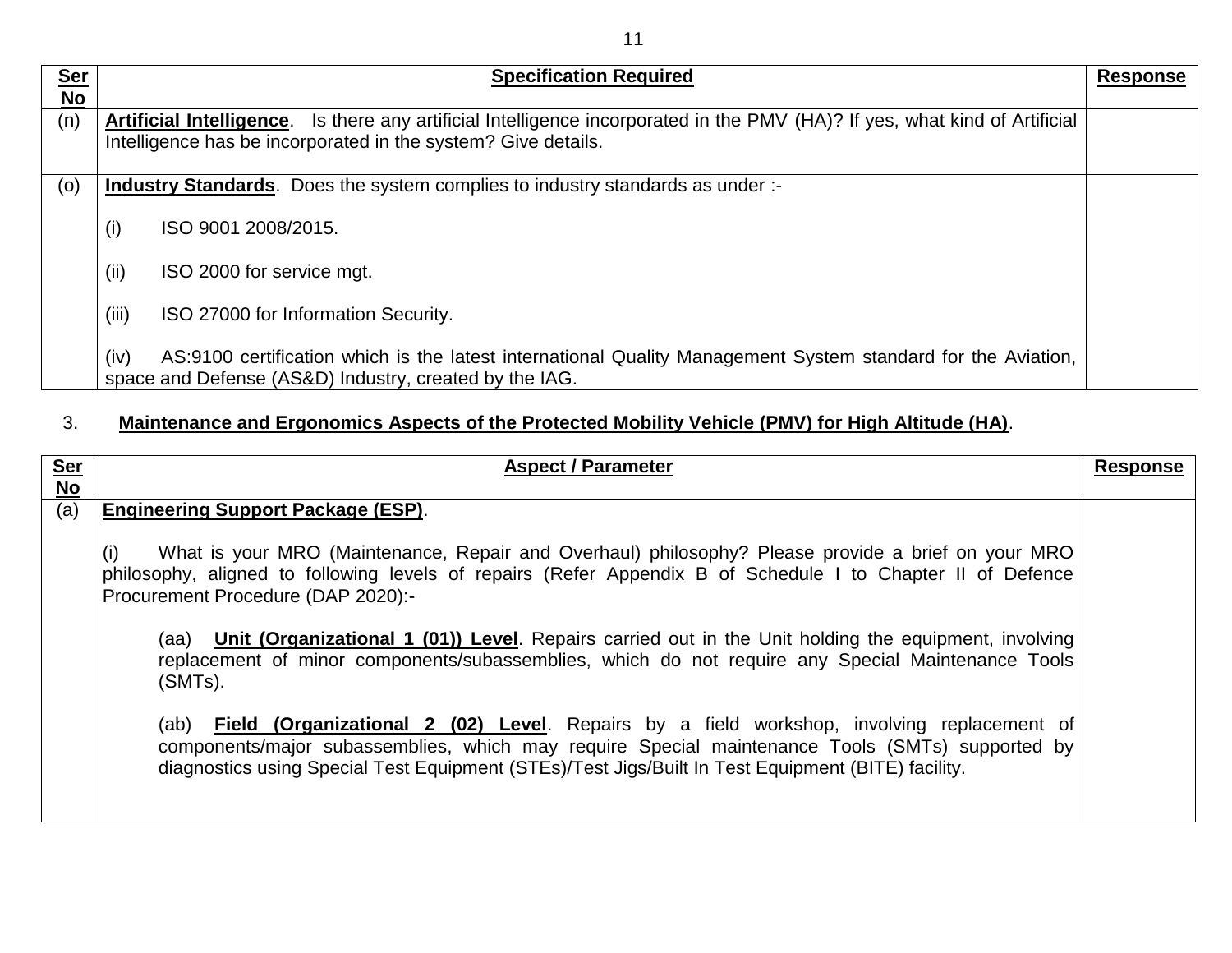| <b>Ser</b><br><b>No</b> | <b>Aspect / Parameter</b>                                                                                                                                                                                                                      | <b>Response</b> |
|-------------------------|------------------------------------------------------------------------------------------------------------------------------------------------------------------------------------------------------------------------------------------------|-----------------|
|                         | Will you be providing 'Engineering Support Package' (ESP) for lifetime sustenance of equipment for various<br>(ii)<br>echelons of repairs to include the following:-                                                                           |                 |
|                         | Special Maintenance Tools/Special Test Equipment (SMTs/STEs)/Test Jigs/Inspection Gauges.<br>(aa)                                                                                                                                              |                 |
|                         | (aaa) Special Maintenance Tools (SMTs) for maintenance and repair related tasks.                                                                                                                                                               |                 |
|                         | (aab) Special Test Equipments (STEs)/Test Jigs for diagnostics to support maintenance and repair<br>tasks.                                                                                                                                     |                 |
|                         | (aac) Inspection gauges to check serviceability standards/tolerances.                                                                                                                                                                          |                 |
|                         | Spares, to include subassemblies as well as spares for Component Level Repairs (CLR).<br>(ab)                                                                                                                                                  |                 |
|                         | Technical literature to include Illustrated Spare Part List (ISPL) and manuals covering all aspects related<br>(ac)<br>to operation, maintenance, diagnostics and repairs at various echelons.                                                 |                 |
|                         | (ad)<br>Training aggregates/aids for training of operator, quality assurance and maintenance personnel.                                                                                                                                        |                 |
|                         | Inspection standards to ascertain serviceability of equipment as well as its modules/comments.<br>(ae)                                                                                                                                         |                 |
|                         | What Class of Interactive Electronic Technical Manual (IETM) will be provided by you for technical literature<br>(iii)<br>mentioned above? (if available)                                                                                      |                 |
|                         | Have you developed a class room trainer and a Computer Based Training (CBT) package for training?<br>(iv)                                                                                                                                      |                 |
|                         | Is there a requirement of periodic calibration of any Special Maintenance Tool/Special Test Equipments<br>(v)<br>(SMTs/STEs)/ Gauges? If yes, will you provide capability to undertake calibration, as part of Engineering Support<br>Package? |                 |
|                         | What is the period for which you commit the product support for sustenance of equipment in terms of supply of<br>(vi)<br>spares/AMC/calibration etc.                                                                                           |                 |
|                         | How many sub vendors are involved in manufacturing of product? Is product support from all sub vendors also<br>(vii)<br>assured for the same period, as committed by you?                                                                      |                 |
|                         | (viii)<br>What is the engineering support package being offered?                                                                                                                                                                               |                 |
|                         | Will the ESP be provided by the OEM itself or will it be outsourced from sub-vendors?<br>(ix)                                                                                                                                                  |                 |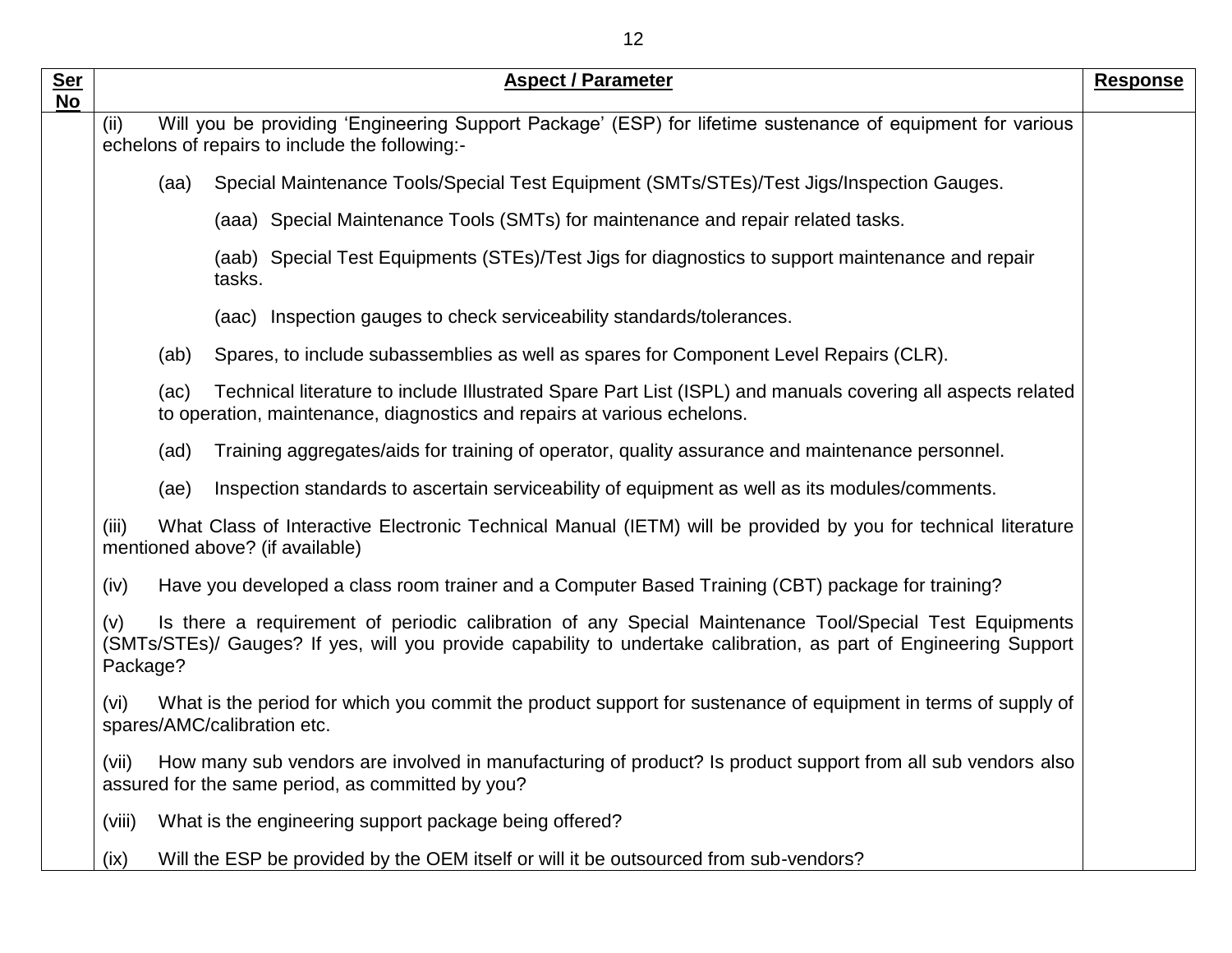| <u>Ser</u><br>$No$ | <b>Aspect / Parameter</b>                                                                                                                                                                                                                                                           | <b>Response</b> |
|--------------------|-------------------------------------------------------------------------------------------------------------------------------------------------------------------------------------------------------------------------------------------------------------------------------------|-----------------|
| (b)                | Repair & Maintenance.                                                                                                                                                                                                                                                               |                 |
|                    | What is the provision for repair and maintenance of PMV (HA)?<br>(i)                                                                                                                                                                                                                |                 |
|                    | If the system is required to be routed back to the vendor for repairs, then what would be the total down time for<br>(ii)<br>such systems (including transportation to earmarked collection points)?                                                                                |                 |
|                    | Does the vendor have major repair and overhaul facility for major assemblies and component level repair?<br>(iii)                                                                                                                                                                   |                 |
|                    | What is the kind of Component Level Repairs being offered by the vendor?<br>(iv)                                                                                                                                                                                                    |                 |
|                    | What are the levels of repair? Does it have Operator Level, Field Level and Base Level Repairs? Also, specify<br>(v)<br>the scope of repairs at each level.                                                                                                                         |                 |
|                    | Is any major infrastructure facility required at Field level to repair/replace the components? If yes, mention the<br>(vi)<br>facilities required for the same.                                                                                                                     |                 |
|                    | Give inputs on aspect related to such as time between overhauls / repairs, life time maintenance & spares<br>(vii)<br>support, Obsolescence Management support etc.                                                                                                                 |                 |
|                    | What is the repair & maintenance philosophy of the OEM to include periodicity of midlife interventions, intent<br>(viii)<br>towards establishment of maintenance hubs etc?                                                                                                          |                 |
| (c)                | <b>Equipment Specific Inputs.</b>                                                                                                                                                                                                                                                   |                 |
|                    | Is the equipment modular in construction to facilitate repairs in field by replacing defective module? What is the<br>(i)<br>Mean Time to Repair (MTTR) for repairs through replacement?                                                                                            |                 |
|                    | (ii)<br>What is Mean Time Between Failure (MTBF) for equipment and its main assemblies?                                                                                                                                                                                             |                 |
|                    | What is the expected life of your equipment and main assemblies like engine, txn, gear box, axles & rotables<br>(iii)<br>like alternator, compressor, self-starter etc. (as applicable) in terms of usage?                                                                          |                 |
|                    | Does your equipment have Built In Test Equipment (BITE) to support diagnostics and repair through modular<br>(iv)<br>replacement? If yes, what are the types of BITE facilities and up to what levels are these facilities being provided with<br>the system (module/sub-assembly)? |                 |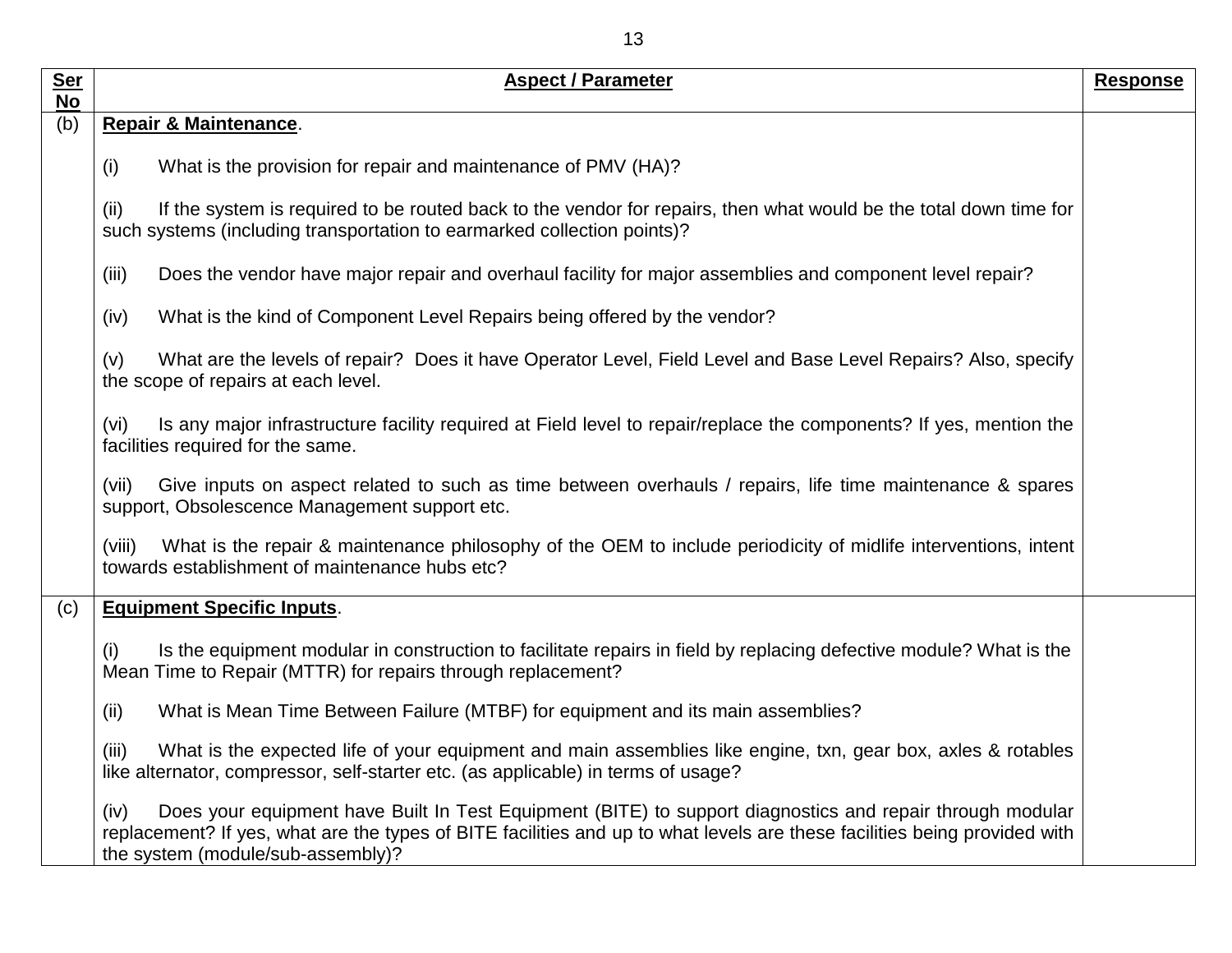| <b>Ser</b><br><b>No</b> | <b>Aspect / Parameter</b>                                                                                                                                                                                                     | <b>Response</b> |
|-------------------------|-------------------------------------------------------------------------------------------------------------------------------------------------------------------------------------------------------------------------------|-----------------|
|                         | Does your equipment or any of its sub system have counter to display cumulative usage to facilitate usage<br>(v)<br>based preventive/periodic maintenance?                                                                    |                 |
|                         | (v <sub>i</sub> )<br>Can you provide Indian origin generators and batteries with your equipment where applicable?                                                                                                             |                 |
|                         | Will you be providing details of Indian equivalents of oils & lubricants used with your equipment?<br>(vii)                                                                                                                   |                 |
| (d)                     | <b>Product Support.</b>                                                                                                                                                                                                       |                 |
|                         | (i)<br>What kind of 'Product Support' will you ensure for PMV (HA)? What will be the 'Time Period'?                                                                                                                           |                 |
|                         | What life time product support can be provided with PMV (HA)?<br>(ii)                                                                                                                                                         |                 |
| (e)                     | What is the likely 'Service Life' of PMV (HA)?<br><b>Service Life.</b>                                                                                                                                                        |                 |
| (f)                     | What is the likely 'Shelf Life' of PMV (HA)?<br><b>Shelf Life.</b>                                                                                                                                                            |                 |
| (g)                     | Annual Maintenance Contract. What type of AMC will be provided by the vendor for PMV (HA) and for what<br>duration?                                                                                                           |                 |
| (h)                     | What are the Quality Assurance Procedures adopted by each OEM/Vendor for<br><b>Quality Assurance.</b><br>environmental and functional checks?                                                                                 |                 |
| (j)                     | What is the warranty being offered on the PMV (HA)?<br>Warranty.                                                                                                                                                              |                 |
| (k)                     | <b>Anti-Corrosion Measures.</b><br>What anti-corrosion/anti-rust measures (e.g anti-corrosion paint)<br>have been<br>incorporated in the PMV (HA) for protection during employment in high salinity/high humidity conditions? |                 |
| (1)                     | Spares.                                                                                                                                                                                                                       |                 |
|                         | (i)<br>Give details of vendors, sub vendors especially those with establishments in India as also readiness/Lead time<br>towards spares provisioning.                                                                         |                 |
|                         | (ii)<br>What should be the philosophy for management of repairs and spares post contract?                                                                                                                                     |                 |
|                         | (iii)<br>Does the OEM / vendor has base overhaul facilities and availability of Infrastructure for the same in India?                                                                                                         |                 |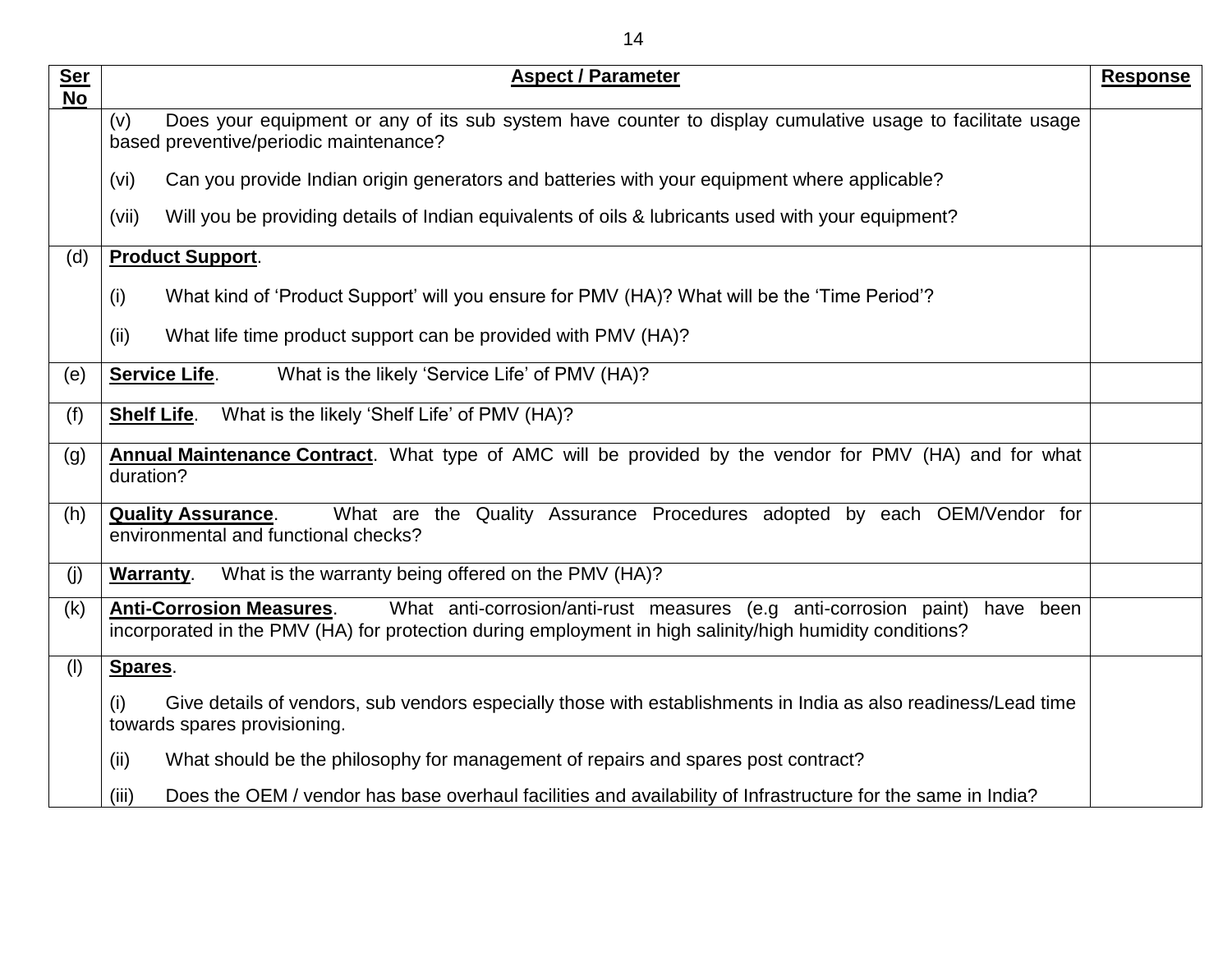| <u>Ser</u> | <b>Aspect / Parameter</b>                                                                                                                                                                                                                                                              | <b>Response</b> |
|------------|----------------------------------------------------------------------------------------------------------------------------------------------------------------------------------------------------------------------------------------------------------------------------------------|-----------------|
| $No$       |                                                                                                                                                                                                                                                                                        |                 |
| (m)        | <b>Product Support for Codification.</b>                                                                                                                                                                                                                                               |                 |
|            | (i)<br>Is the system / equipment codified? If yes, give details?                                                                                                                                                                                                                       |                 |
|            | (ii)<br>Vendor / OEM has to give acceptance to either provide existing NATO Stock Number (NSNs) of the OEM or<br>codify the items supplied under the contract as per part list (including MRLS) in consultation with the MoD/Directorate<br>of Standardisation in a time bound manner. |                 |
| (n)        | What is the maximum number of personnel required to repair any assembly of vehicle?                                                                                                                                                                                                    |                 |
| (0)        | Is there any difficulty in accessibility of any component/assembly of the vehicle for fitment and removal?                                                                                                                                                                             |                 |
| (p)        | Will the vendor be able to provide Sectionised/Cut models for training?                                                                                                                                                                                                                |                 |

# 4. **Training Aspects of the Protected Mobility Vehicle (PMV) for High Altitude (HA)**.

| <u>Ser</u> | <b>Aspect / Parameter</b>                                                                                                                                                                   | <b>Response</b> |
|------------|---------------------------------------------------------------------------------------------------------------------------------------------------------------------------------------------|-----------------|
| <b>No</b>  |                                                                                                                                                                                             |                 |
| (a)        | What are the training facilities available at the OEM/Vendor premises to conduct training of the Crew, Maintenance<br>and DGQA personnel?                                                   |                 |
| (b)        | How will the vendor assist/facilitate conduct of training for User, DGQA and Maintenance personnel in India and for<br>what duration?                                                       |                 |
| (c)        | Is there any skill set desired for the trainee?                                                                                                                                             |                 |
| (d)        | Is there any need for a special infrastructure required for the training? Confirm whether Simulators/Training Aids for<br>the equipment are available and can be provided by the vendor.    |                 |
| (e)        | Will the vendor be able to provide Computer Based Training packages, soft copies of User Handbook and Training<br>Manuals and IETMs for the training and what are the likely costs of each? |                 |
| (f)        | What type of user and technical description manuals likely to be provided and what are the likely costs of each?                                                                            |                 |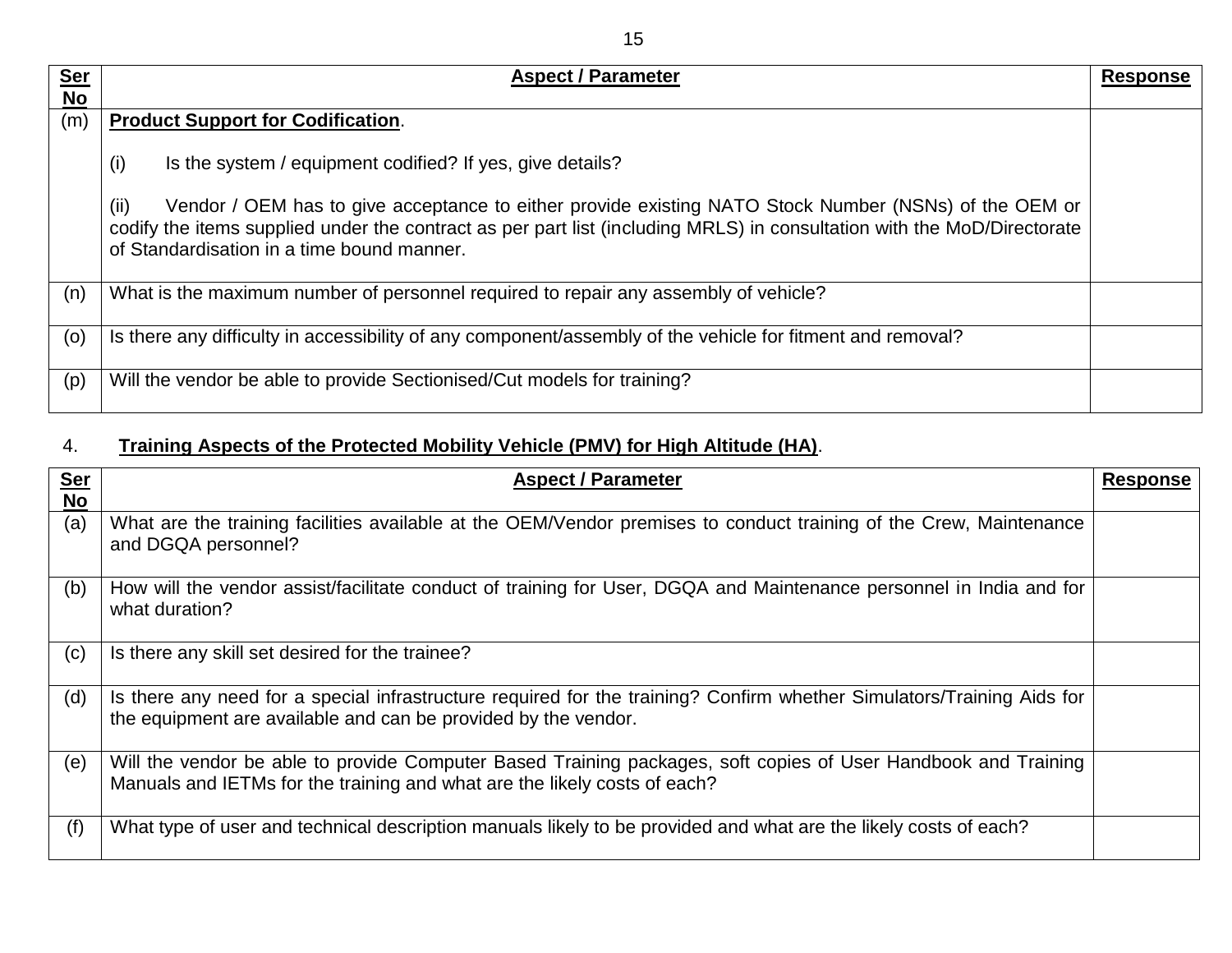16

## 5. **Commercial Aspects of the Protected Mobility Vehicle (PMV) for High Altitude (HA)**.

| <b>Ser</b><br><b>No</b> | <b>Aspect / Parameter</b>                                                                                                                                                                                                                                                                                                                    | <b>Response</b> |
|-------------------------|----------------------------------------------------------------------------------------------------------------------------------------------------------------------------------------------------------------------------------------------------------------------------------------------------------------------------------------------|-----------------|
| (a)                     | Is the vendor an OEM for the vehicle? If no, then does a MoU for licensed production exist between the OEM and the<br>Indian vendor?                                                                                                                                                                                                         |                 |
| (b)                     | <b>Indigenous Content.</b>                                                                                                                                                                                                                                                                                                                   |                 |
|                         | Is the equipment to be provided produced indigenously by the vendor?<br>(i)                                                                                                                                                                                                                                                                  |                 |
|                         | If yes, does this product meet the requirement of minimum 50% indigenous content on cost basis?<br>(ii)                                                                                                                                                                                                                                      |                 |
|                         | Is the equipment Indigenously Designed, Developed and Manufactured (IDDM) by the vendor?<br>(iii)                                                                                                                                                                                                                                            |                 |
|                         | Does the vendor hold IPR/patent for the sub systems of the PMV (HA)?<br>(iv)                                                                                                                                                                                                                                                                 |                 |
| (c)                     | Cost of Protected Mobility Vehicle (PMV) for High Altitude Area (HA).                                                                                                                                                                                                                                                                        |                 |
|                         | What is the indicative price of one PMV (HA) being offered (price in INR)? Also give breakdown of cost in parts<br>(i)<br>and also include taxes and custom duties (if applicable).                                                                                                                                                          |                 |
|                         | What is the indicative price of each major component and accessories of the PMV (HA) being offered (price in<br>(ii)<br>INR)? Mention the indicative prices separately for each component and accessory.                                                                                                                                     |                 |
| (d)                     | What would be the tentative cost for the Engineering Support Package being offered by the<br>Cost of ESP.<br>OEM/Vendor?                                                                                                                                                                                                                     |                 |
| (e)                     | What would be the tentative cost of AMC being offered by the OEM/Vendor?<br><b>Cost of AMC.</b>                                                                                                                                                                                                                                              |                 |
| (f)                     | Cost of Training. What would be tentative cost of Training on the equipment?                                                                                                                                                                                                                                                                 |                 |
| (g)                     | Categorisation. What in the preferred categorization for supply of this equipment to Indian Army? Refer guidelines for<br>training criteria for vendor selection / prequalification in Buy (Indian-IDDM), Buy (Indian) and Buy & Make (Indian) cases<br>given at Annexure IV to Appendix 'A' of DAP-2020. Also refer Appendix B to this RFI. |                 |
| (h)                     | <b>Quantity</b> . How many PMV (HA) that can be delivered by OEMs/vendors within 12 months from the date of signing of<br>contract and thereafter every 12 months? Specify clearly in the response.                                                                                                                                          |                 |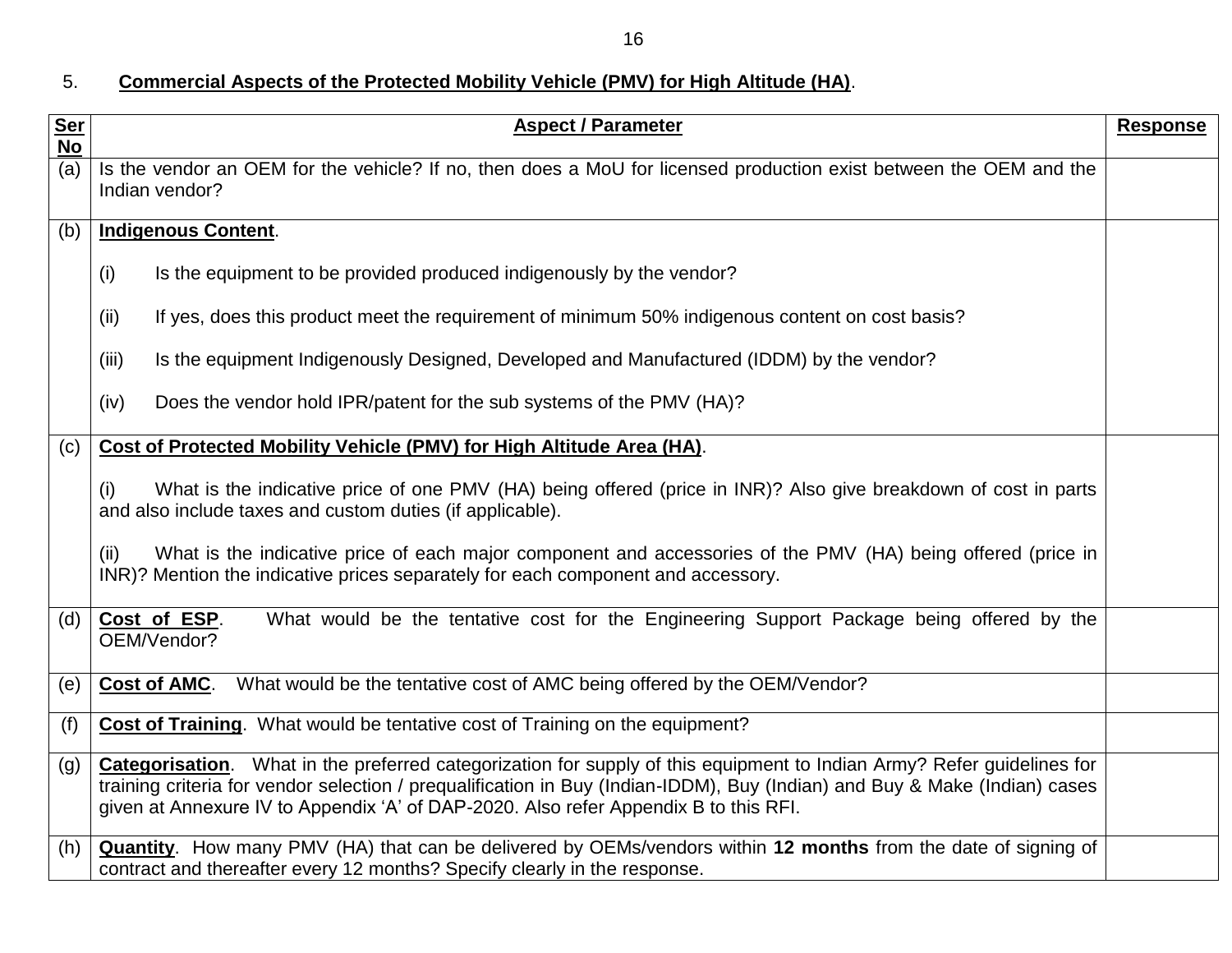| <u>Ser</u> | <b>Aspect / Parameter</b><br>Response |                                                                                                                     |  |
|------------|---------------------------------------|---------------------------------------------------------------------------------------------------------------------|--|
| <b>No</b>  |                                       |                                                                                                                     |  |
| (i)        |                                       | <b>Transfer of Technology (ToT).</b>                                                                                |  |
|            | (i)                                   | Is the OEM/vendor willing to provide ToT alongwith critical technologies (depth and range to be quantified)?        |  |
|            | (i)                                   | What is the minimum quantity required to be procured for the OEM/vendor to offer ToT?                               |  |
|            | (iii)                                 | If ToT offered, what is the time frame and other qualifying terms and conditions for implementation of ToT?         |  |
|            | (iv)<br>ToT?                          | Are there any Production Agencies in India with which there is an existing/finalized tie-up by a foreign vendor for |  |

## 6. **Miscellaneous Aspects of the Protected Mobility Vehicle (PMV) for High Altitude (HA)**.

| <u>Ser</u><br><b>No</b> | <b>Aspect / Parameter</b>                                                                                                                                                                | <b>Response</b> |
|-------------------------|------------------------------------------------------------------------------------------------------------------------------------------------------------------------------------------|-----------------|
| (a)                     | Is the prototype readily available or has to be designed / manufactured? If available, please provide complete<br>operational and technical specification of the same.                   |                 |
| (b)                     | What will be the time penalty for the mandatory and other features sought by the Indian Army to be incorporated in your<br>equipment?                                                    |                 |
| (c)                     | If the equipment is to be fielded within 06 months/09 months, what level of technology (or type of prototype) would be<br>made available?                                                |                 |
| (d)                     | What is the likely time period required by the vendor to field the prototypes for trials post issue of RFP? This date<br>should factor in time for clearance, transportation etc.        |                 |
| (e)                     | Is the OEM/Vendor willing to participate in trials as per DAP-2020 in India on 'NCNC' basis?                                                                                             |                 |
| (f)                     | What maximum equipment quantity can be made available in India for trial on 'NCNC' basis?                                                                                                |                 |
| (g)                     | What is the suitability of vehicles for deployment in various types of terrain in India? Specify separately for deserts,<br>plains, mountainous, high altitude area and marshy terrains. |                 |
| (h)                     | What is the likely time and clearances required for import of equipment for trials in India post receipt of End User<br>Certificate (EUC)?                                               |                 |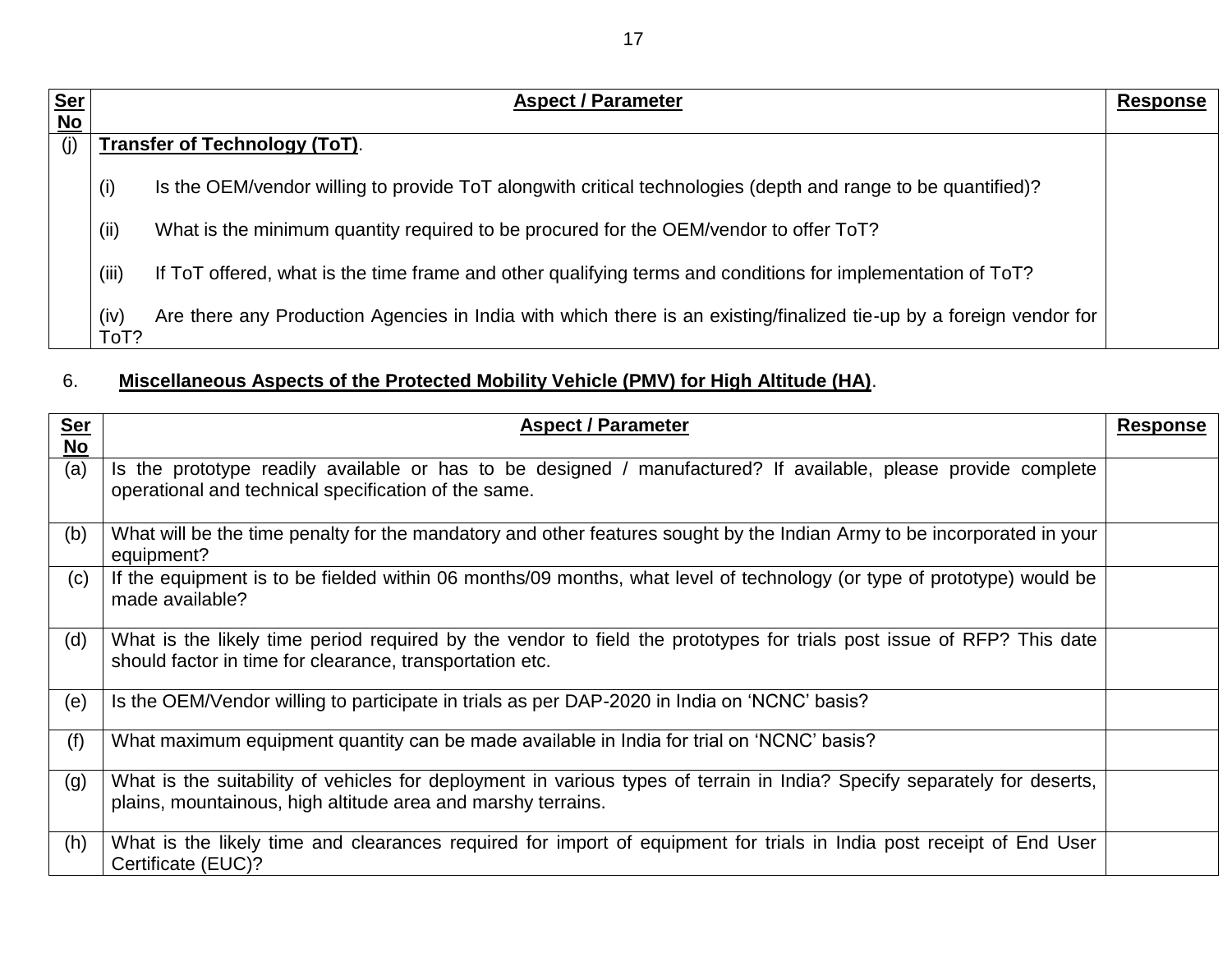| ۰. | .,<br>. .<br>۰,<br>۰, |
|----|-----------------------|
|    |                       |

| <b>Ser</b><br><b>No</b> | <b>Aspect / Parameter</b>                                                                                                                                                                                                                                                                                                                   | <b>Response</b> |
|-------------------------|---------------------------------------------------------------------------------------------------------------------------------------------------------------------------------------------------------------------------------------------------------------------------------------------------------------------------------------------|-----------------|
| (j)                     | Will the OEM/vendor provide adequate crew for operating the vehicle during the NCNC trials?                                                                                                                                                                                                                                                 |                 |
| (k)                     | What all certificates from accredited laboratories can be provided by the OEM/vendor to substantiate the claims for<br>Parameters<br>and<br>Broad<br><b>Technical</b><br><b>Parameters</b><br>the<br>Operational<br>meeting<br>given<br>as<br>at<br>Part I of the RFI? Specify separately for each parameter and attach copies of the same. |                 |
| (1)                     | For Trials.<br>What are the parameters which should be accepted on following :-                                                                                                                                                                                                                                                             |                 |
|                         | (i)<br>Vendor certification.<br>(ii)<br>Certification by accredited labs.<br>Give out parameters under each subhead.<br>Trials by simulation.<br>(iii)                                                                                                                                                                                      |                 |
| (m)                     | What kind/type of Fire Fighting System is provided for Engine Compartment, Driver and<br><b>Fire Fighting System.</b><br>Co-Driver, Stick (crew) Compartment for Save Own Souls (SoS) and to extinguish outside fire?                                                                                                                       |                 |
| (n)                     | Is the vendor capable of delivery at Buyer premises?                                                                                                                                                                                                                                                                                        |                 |
| (0)                     | How long (in days/ months) will the vendor take to deposit the equipment for trails on intimation by the buyer post<br>successful clearance of TEC".                                                                                                                                                                                        |                 |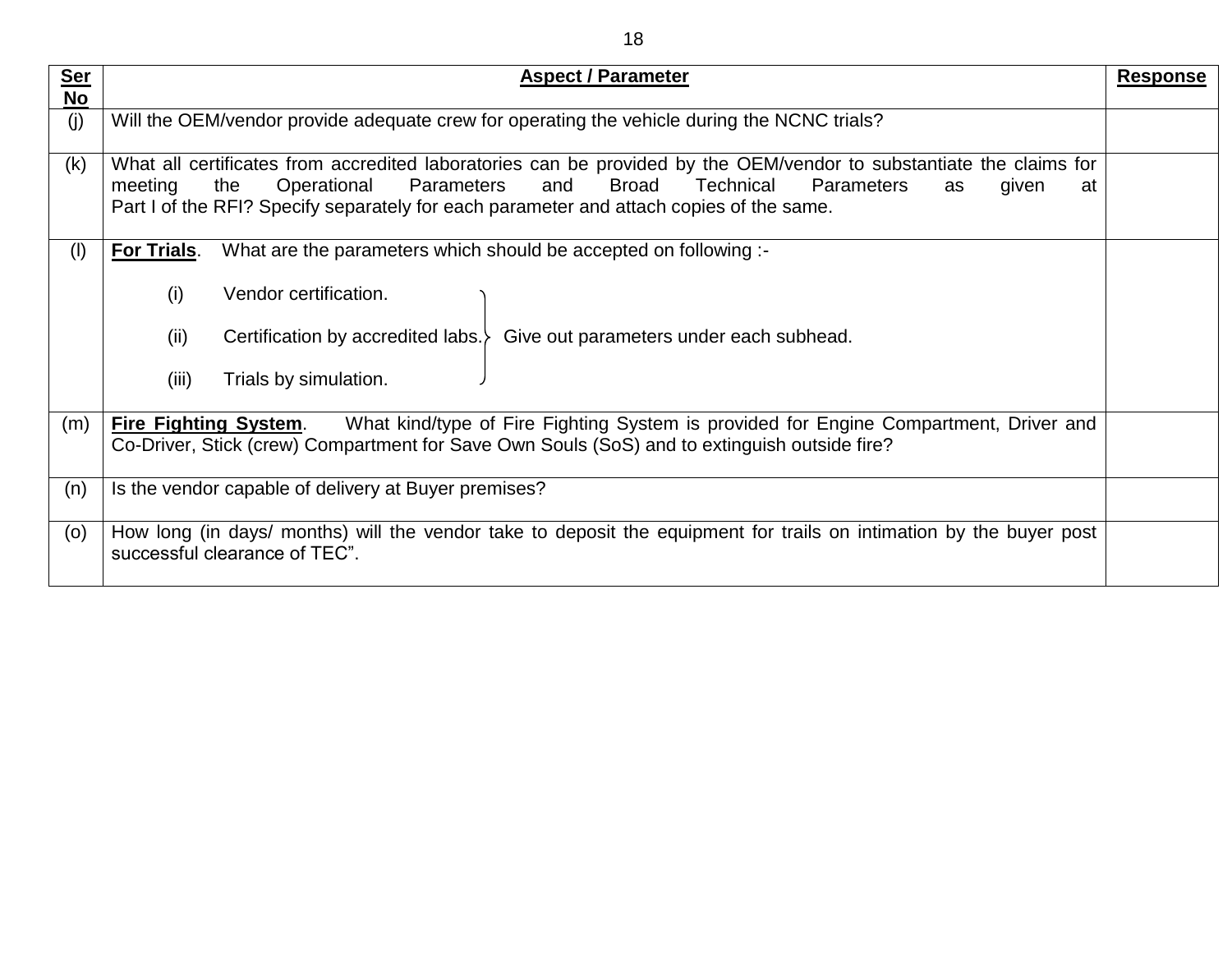#### **CRITERIA FOR VENDOR SELECTION / PREQUALIFICATION**

1. Is the applicant Entity an Indian Company Act 2013?

2. Has the Applicant Entity of any of its allied entities ever been banned or suspended by MoD /SHQ of any Government Department of Organisation? Details of vigilance action viz ongoing investigations by any Department/agency of Central Government may be provided.

3. Is the Applicant Entity a Manufacturing Entity or System Integrator or a Trading Company?

4. Does your Company have any previous experience/expertise in this field? Specify the field of expertise/ experience of your company and duration of experience in years.

- 5. Specify the turnover and net worth of your Company in the last three (03) years.
- 6. Is your Company under insolvency resolution as per Indian Bankruptcy Code?
- 7. What is the Credit Rating of your Company equivalent to CRISIL rating?
- 8. Does your Company qualify under Start Up or MSME Category?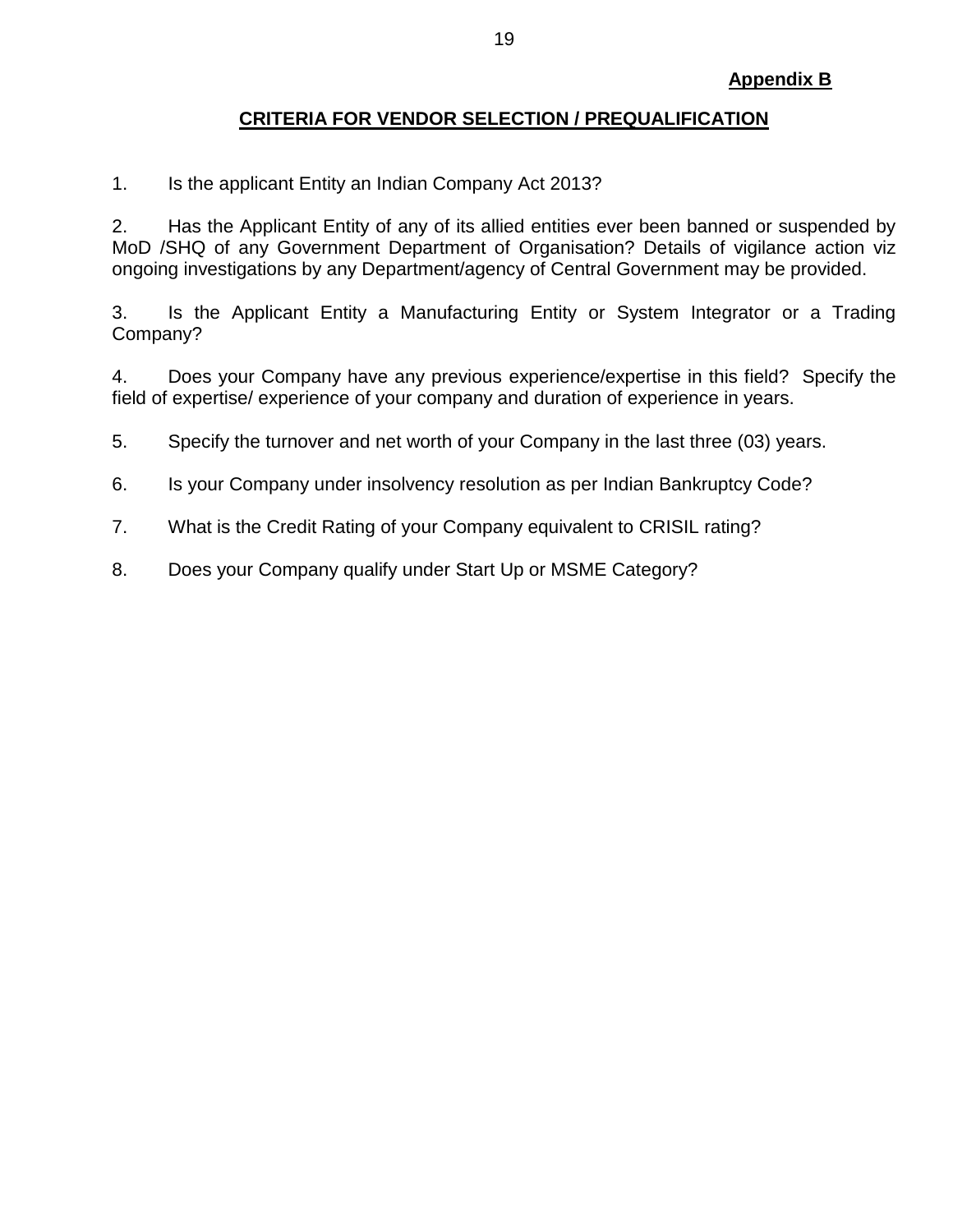## **INFORMATION PROFORMA (INDIAN VENDORS)** 1. **Name of the Vendor/Company/Firm**.

(Company profile including Share Holding pattern, in brief, to be attached)

#### 2. **Type (Tick the relevant category)**.

Original Equipment Manufacturer (OEM) Yes/No Authorised Vendor of foreign OEM Yes/No (attach details, if yes) Others (give specific details)

## 3. **Contact Details**.

**Postal Address:**

| <b>URL/Web Site: ________</b> |                                                                           |
|-------------------------------|---------------------------------------------------------------------------|
|                               |                                                                           |
|                               | 4. Local Branch/ Liaison Office / Authorized Representatives in India (if |
| <u>any).</u>                  |                                                                           |
|                               |                                                                           |
|                               |                                                                           |
|                               | Pin code ________ Tele: ______________ Fax: ___________________           |
|                               |                                                                           |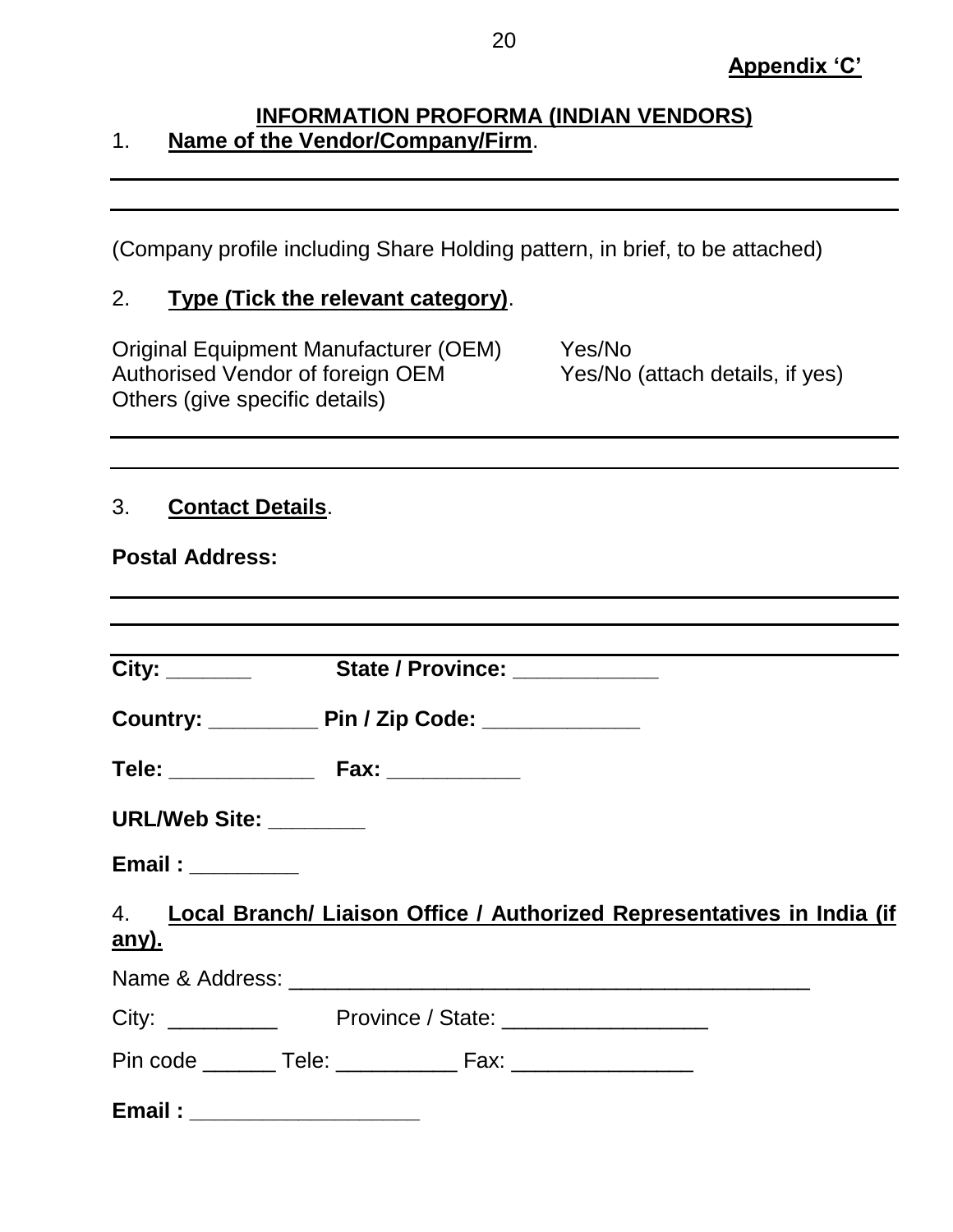#### 5. **Financial Details**.

(a) Category of Industry (Large/Medium/Small Scale) : \_\_\_\_\_\_\_\_

- (b) Annual turnover :  $\frac{1}{2}$  (in INR)
- $(c)$  Number of employees in firm :  $\frac{1}{c}$
- (d) Details of manufacturing infrastructure available: \_\_\_\_\_\_\_\_\_\_\_\_\_\_\_\_\_\_\_

(e) Earlier contracts with Indian Ministry of Defence/ Government agencies :

| <b>Contract Number</b> | <b>Equipment</b> | Quantity | Cost |
|------------------------|------------------|----------|------|
|                        |                  |          |      |
|                        |                  |          |      |

## 6. **Certification by Quality Assurance Organization**.

| Name of<br><b>Agency</b> | <b>Certification</b> | <b>Applicable from</b><br>(Date & Year) | <b>Valid till (Date</b><br>& Year) |
|--------------------------|----------------------|-----------------------------------------|------------------------------------|
|                          |                      |                                         |                                    |
|                          |                      |                                         |                                    |
|                          |                      |                                         |                                    |

#### 7. **Details of Registration**.

| <b>Agency</b>        | <b>Registration No</b> | <b>Validity</b><br>(Date) | <b>Equipment</b> |
|----------------------|------------------------|---------------------------|------------------|
| GeM                  |                        |                           |                  |
| DGQA/DGAQA           |                        |                           |                  |
| <b>OFB</b>           |                        |                           |                  |
| <b>DRDO</b>          |                        |                           |                  |
| Any other Government |                        |                           |                  |
| Agency               |                        |                           |                  |

#### 8. **Membership of FICCI/ASSOCHAM/CII or other Industrial Association**.

#### **Name of Organization Membership Number**

## 9. **Equipment/ Product Profile (to be submitted for each product separately)**.

(a) Name of Product : \_\_\_\_\_\_\_\_\_\_\_\_\_\_\_\_\_\_\_\_\_\_\_\_\_\_\_\_\_\_\_\_\_\_

(IDDM Capability be indicated against the product) (Should be given category wise)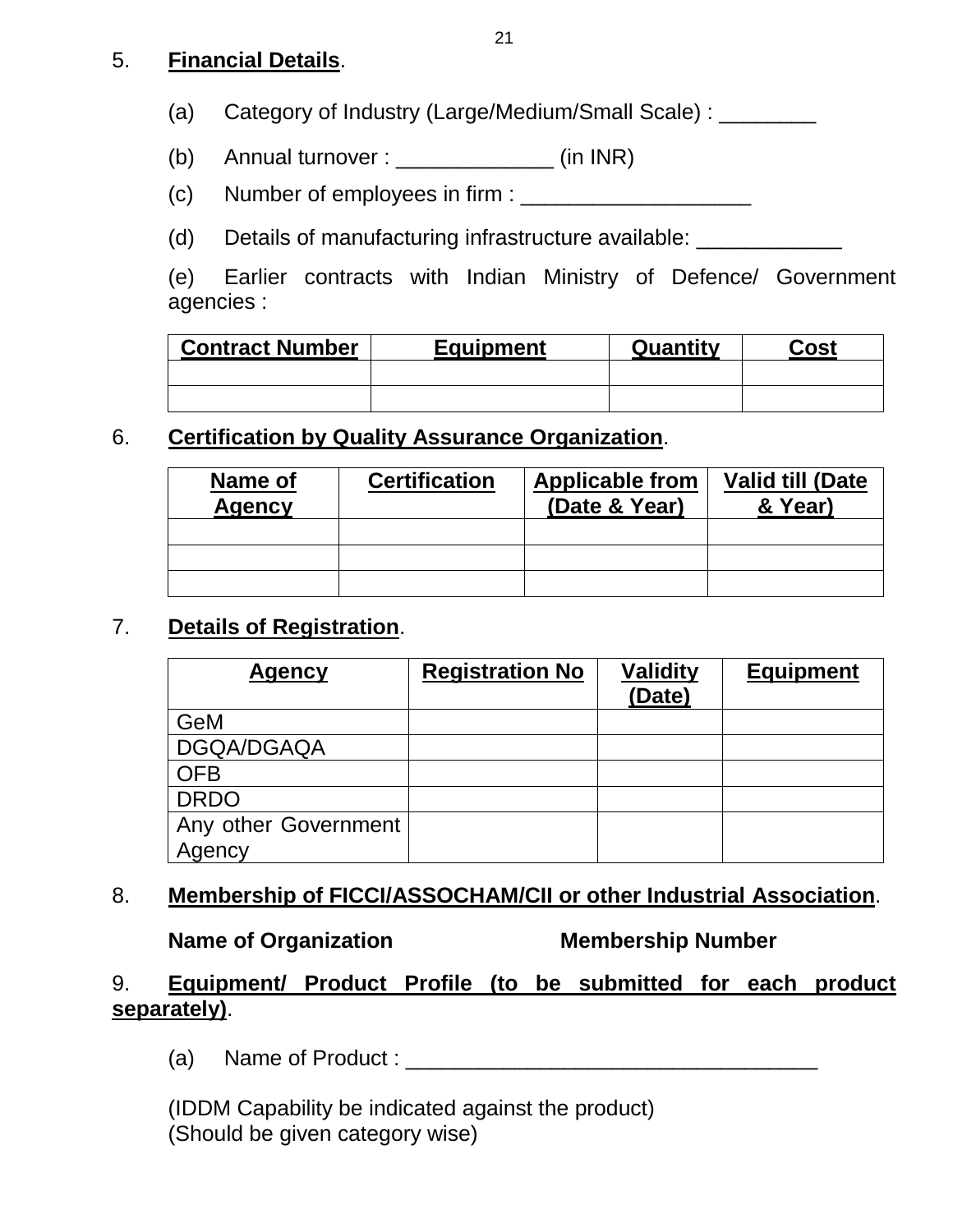(b) Description (attach technical literature) :- \_\_\_\_\_\_\_\_\_\_\_\_\_\_\_\_\_\_\_\_\_\_\_\_\_\_\_\_\_\_\_

 $(c)$  Whether OEM or Integrator :

(d) Name and address of Foreign collaborator (if any) :

(e) Industrial Licence Number : \_\_\_\_\_\_\_\_\_\_\_\_\_\_\_\_\_\_\_

\_\_\_\_\_\_\_\_\_\_\_\_\_\_\_\_\_\_\_\_\_\_\_\_\_\_\_\_\_\_\_\_

(Specifically mention the items for which DIL has been accorded)

(f) If Industrial Licence for the production of the equipment not held, has the vendor applied for the same? If yes, specify the details of the application and when is it likely to be granted?

(g) Indigenous component of the product (in percentage) \_\_\_\_\_\_\_\_\_

(h) Details of Foreign Exchange (FE) content (in percentage)

(j) Status (in service/design development state): \_\_\_\_\_\_\_\_\_\_. If the equipment is in design & development state, how much time will the vendor take to start production?

(k) What are the applicable key technologies and materials required for manufacturing of the equipment / system / platform and the extent of their availability or accessibility in case they are not available in India?

(l) What are the critical technologies which the vendor has taken from their global partners, if any? Details of the foreign partner may please be specified.

(m) Does the vendor have the capability to design, development, manufacture, test and integrate the system?

(n) Is the complete set of the design and production drawing and source code for all software applications/program of the equipment available with the vendor? If yes, can they be produced for verification as and when required?

(o) Production capacity per annum: \_\_\_\_\_\_\_\_\_\_\_\_\_\_\_\_\_\_\_\_\_. Is the production capability likely to increase?

(p) In case the equipment is to be produced/integrated indigenously, how much time will the vendor take to start production?

(q) What is the recommended 'Delivery Schedule' for Protected Mobility Vehicle (PMV) High Altitude (HA)?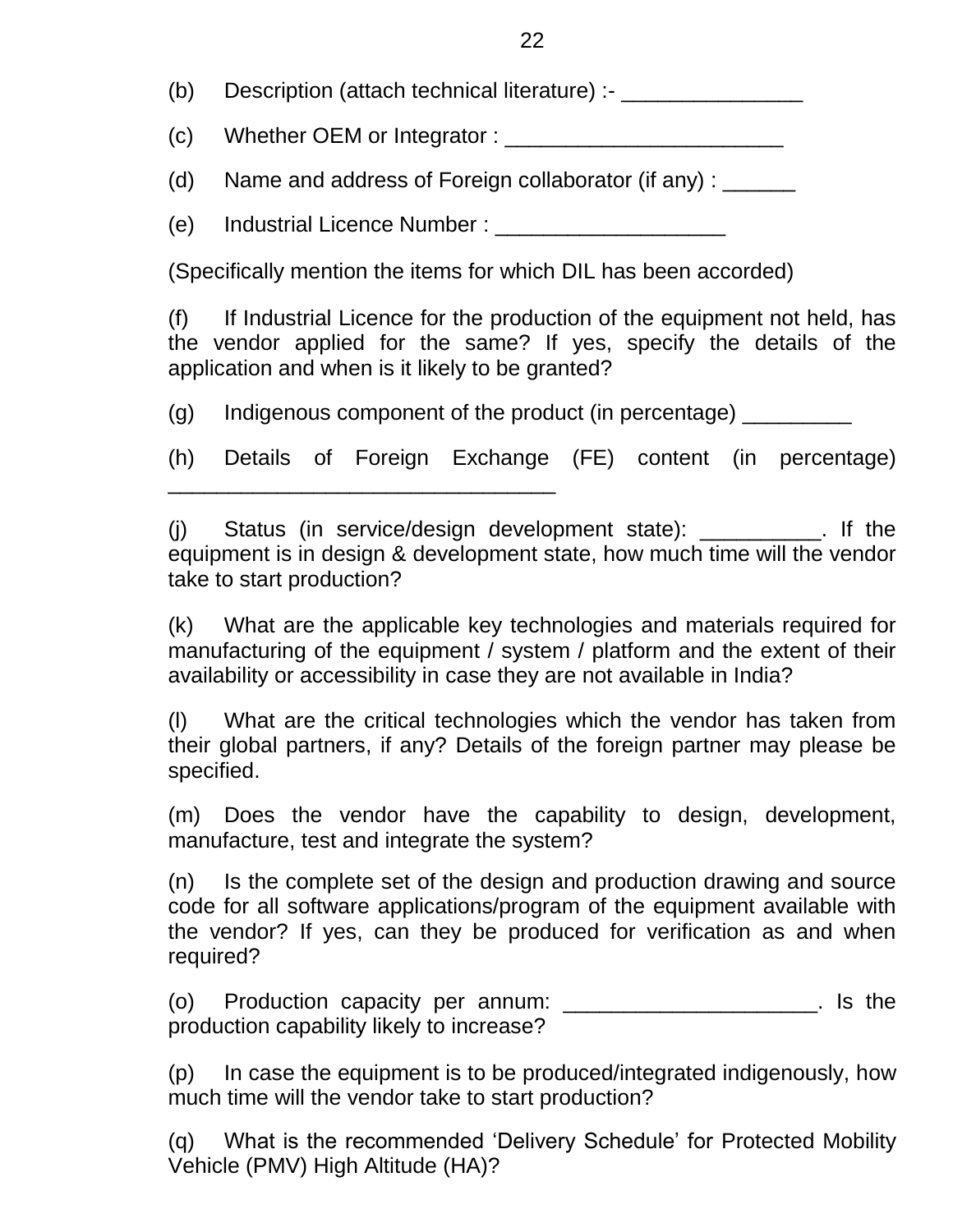(r) Countries/ agencies where equipments supplied earlier (give details of quantity supplied):

(s) Estimated price of the equipment, including cost wise break up of components.

\_\_\_\_\_\_\_\_\_\_\_\_\_\_\_\_\_\_\_\_\_\_\_\_\_\_\_\_\_\_\_\_\_\_\_\_\_\_\_\_\_\_\_\_\_\_\_\_\_\_\_\_\_\_\_

10. Alternative for meeting the objectives of the equipment set forth in the RFI.

11. What INCOTERMS 2020 are suitable / preferred by the vendor and for what reasons?

12. In view of the vendor, what should be the preferred categorization (as per Chapter I of DAP-2020) for the procurement of the product by Indian Army?

13. Any other relevant information: \_\_\_\_\_\_\_\_\_\_\_\_\_\_\_\_\_\_\_\_\_\_\_\_\_\_

14. **Declaration**. It is certified that the above information is true and any changes will be intimated at the earliest.

(Authorised Signatory)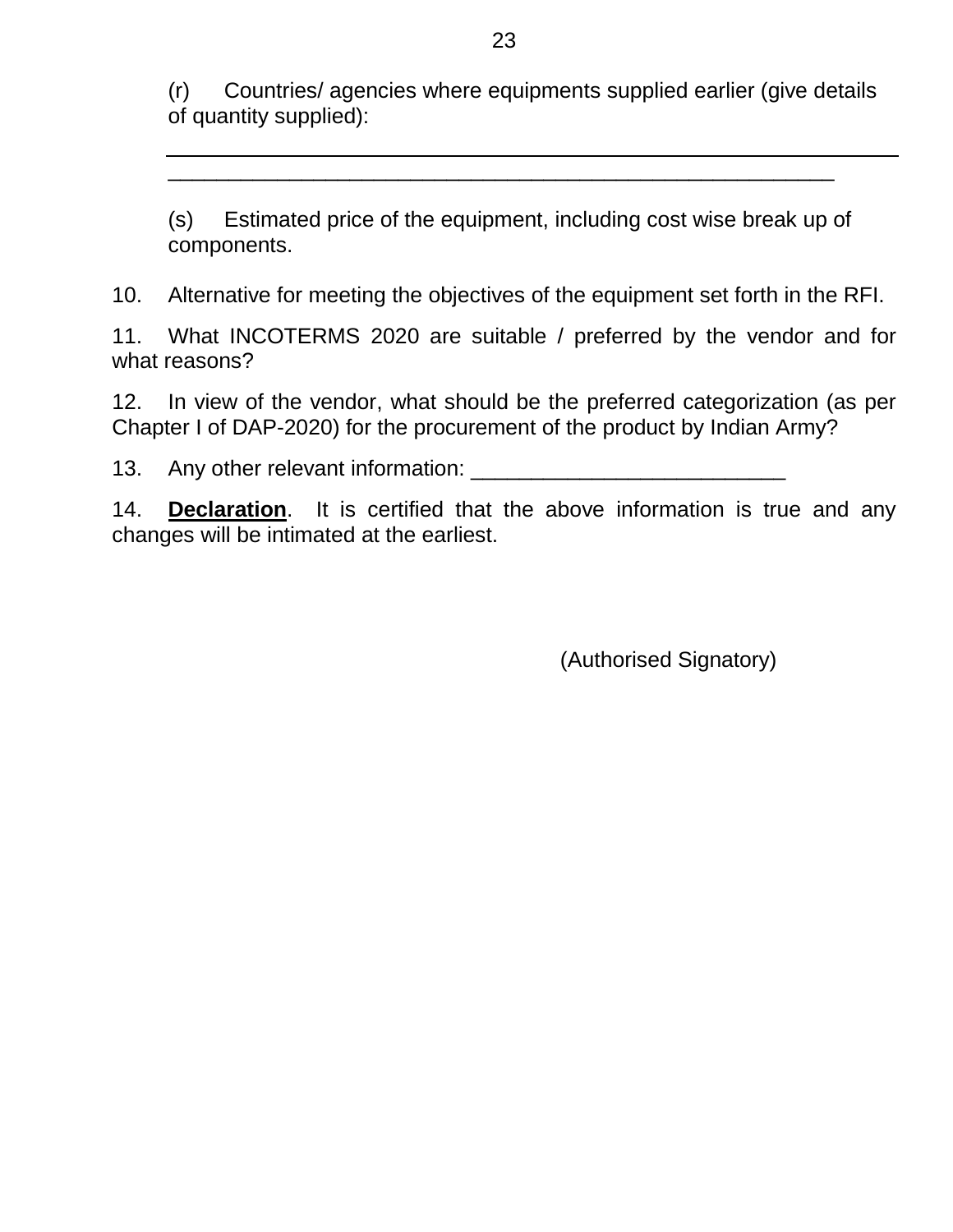# **INFORMATION PROFORMA (FOREIGN VENDORS)**

# 1. **Name of the Vendor/Company/Firm**.

| (Company profile in brief, to be attached)                                               |  |
|------------------------------------------------------------------------------------------|--|
| 2. Type (Tick the relevant category).                                                    |  |
| Original Equipment Manufacturer (OEM) - Yes/No__________________                         |  |
| Government sponsored Export Agency - Yes/No (Details of registration to be<br>provided)  |  |
| - Yes/No (attach details)<br><b>Authorized Vendor of OEM</b>                             |  |
|                                                                                          |  |
| 3. Contact Details.                                                                      |  |
| <b>Postal Address:</b>                                                                   |  |
|                                                                                          |  |
| State / Province:                                                                        |  |
| Country: Pin/Zip Code: _______                                                           |  |
| Tele: _______________ Fax: _________                                                     |  |
| URL/Web Site: ______________________                                                     |  |
| <b>Email</b>                                                                             |  |
| 4. Local Branch/ Liaison Office/Authorised Representative, in India (if<br><u>any)</u> . |  |
|                                                                                          |  |
|                                                                                          |  |
| Pin code ________ Tele: _______________ Fax: ___________________________________         |  |
| Email: ___________________                                                               |  |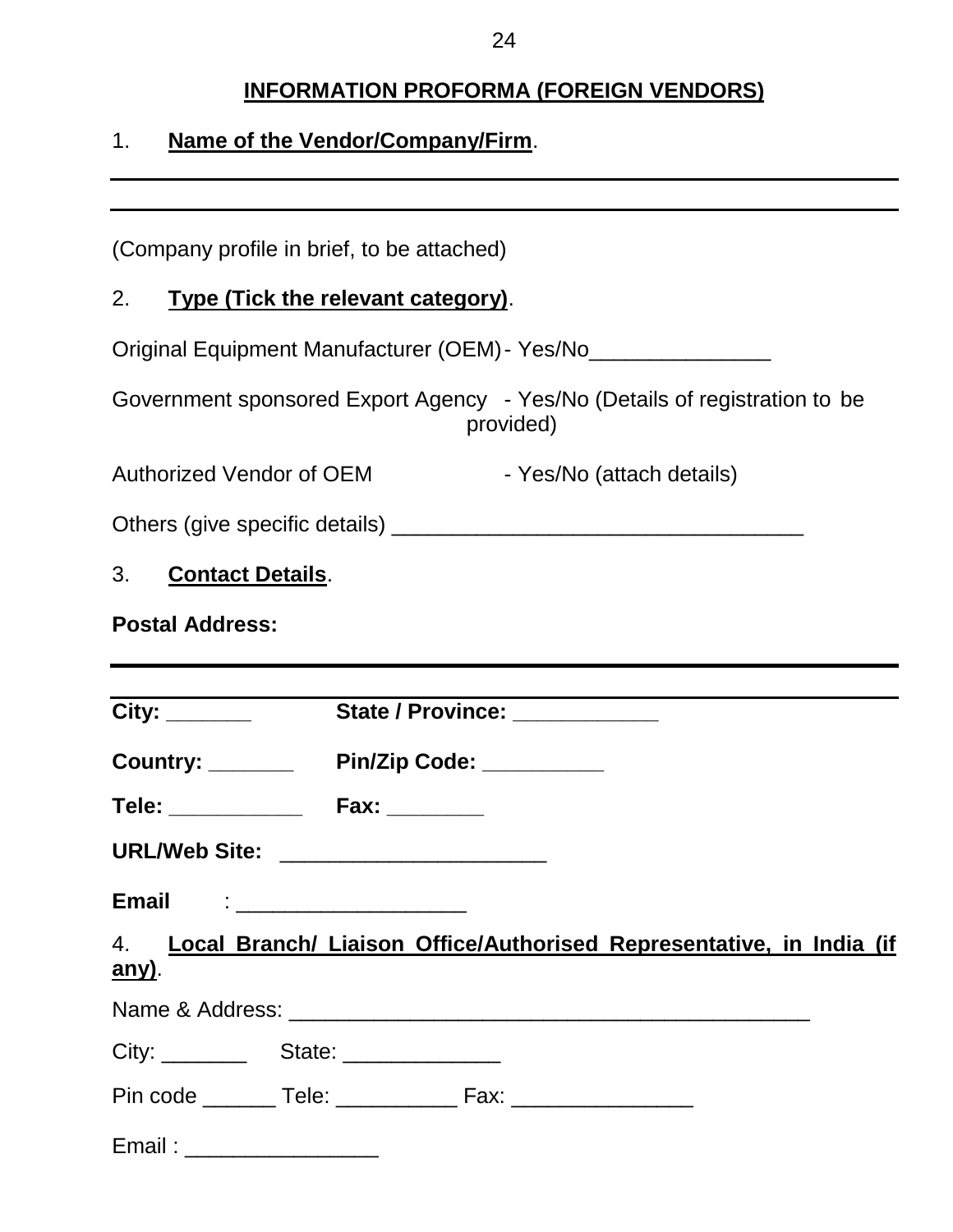## 5. **Financial Details**.

(a) Annual turnover :  $\qquad \qquad$  (in USD)

(b) Number of Employees in firm \_\_\_\_\_\_\_\_\_\_\_\_\_\_\_\_\_

(c) Details of manufacturing infrastructure available \_\_\_\_\_\_\_

(d) Earlier contracts with Indian Ministry of Defence / Government agencies :

| <b>Contract Number</b> | Quantity | Cost |
|------------------------|----------|------|
|                        |          |      |

## 6. **Certification by Quality Assurance Organization (if applicable)**.

| Name of<br>Agency | Certification |  | Valid till<br>(Date & Year) |  |
|-------------------|---------------|--|-----------------------------|--|
|                   |               |  |                             |  |
|                   |               |  |                             |  |

## 7. **Equipment/ Product Profile (to be submitted for each product separately)**.

(a) Name of Product : (Should be given category wise)

(b) Description (attach technical literature) :-

 $(c)$  Whether OEM or Integrator :  $\frac{1}{c}$ 

(d) Does the vendor have any Indian manufacturing partner? If yes, specify details. If no, is the foreign OEM/vendor willing to enter into JV with Indian private industry/DPSU? \_\_\_\_\_\_\_\_\_\_\_\_\_\_\_\_\_\_\_\_\_\_\_\_\_\_

(e) What are the critical technologies which the vendor has taken from their global partners, if any?

(f) Does the vendor have the capability to design, develop, manufacture, test and integrate the system?

(g) Is the OEM/vendor willing to offer licensed production in India?

\_\_\_\_\_\_\_\_\_\_\_\_\_\_\_\_\_\_\_\_\_\_

<sup>(</sup>h) Status (in service/Design development stage): \_\_\_\_\_\_\_\_\_\_. If the equipment is in design & development state, how much time will the vendor take to start production? **Example 20**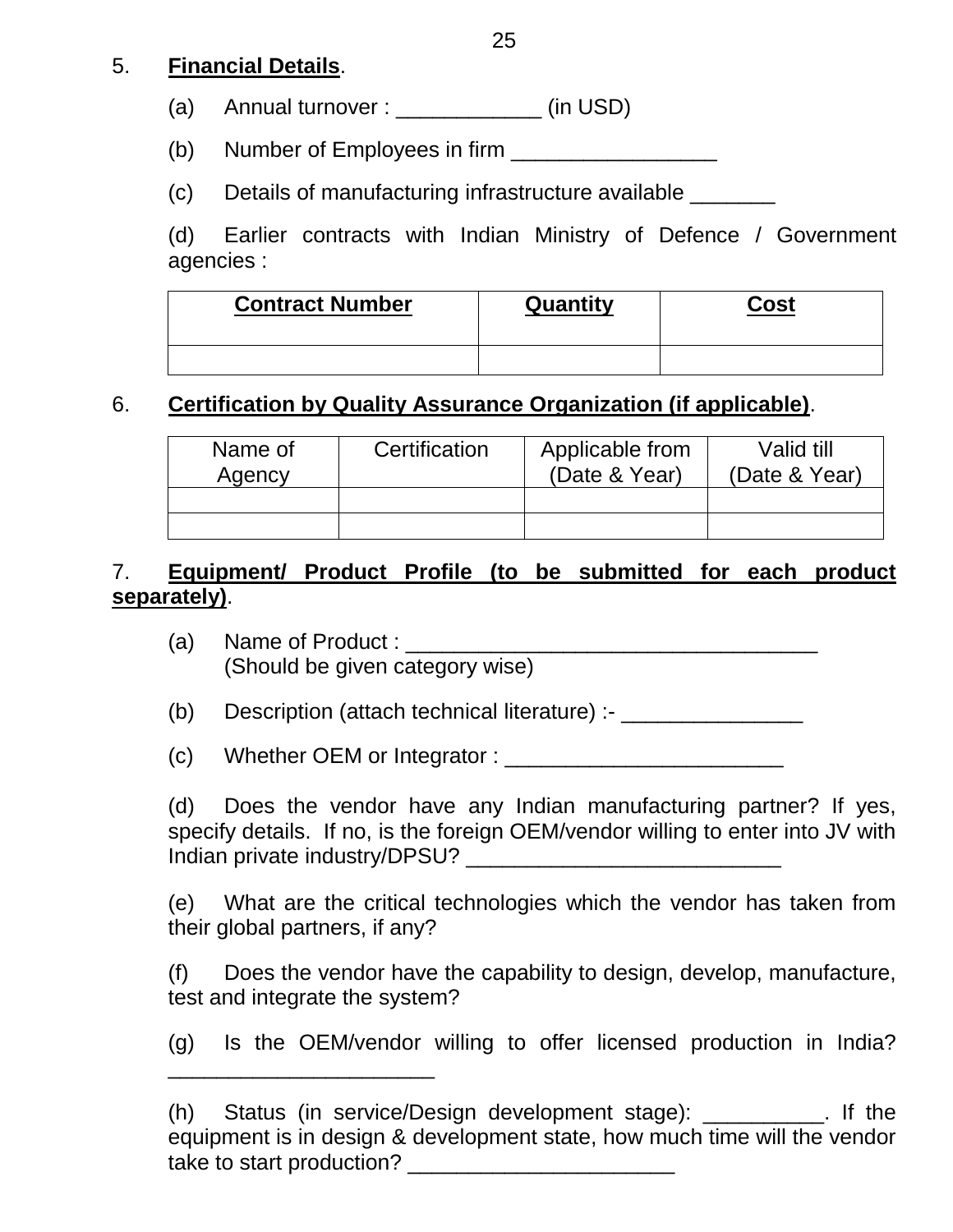| Production capacity per annum:            |  |  | . Is the |
|-------------------------------------------|--|--|----------|
| production capability likely to increase? |  |  |          |

(k) In case the equipment is to be produced / integrated indigenously, how much time will the vendor take to start production?

(l) What is the recommended 'Delivery Schedule' for Protected Mobility Vehicle (PMV) High Altitude (HA)?

(m) Countries where equipment is in service: \_\_\_\_\_\_\_\_\_\_\_\_\_\_\_\_\_\_\_\_\_\_\_\_\_\_\_\_\_\_\_\_\_\_\_

(m) Have the OEM/Vendor supplied the equipment to any other country? If yes, furnish details of the quantity supplied and year of supply.

(n) Whether export clearance is required from respective Government:

(o) Any collaboration/joint venture/co-production/authorized dealer with Indian Industry (give details):

Name & Address **Example 3** 

Tele: \_\_\_\_\_\_\_\_\_\_\_ Fax: \_\_\_\_\_\_\_\_\_\_\_\_\_\_\_\_\_\_\_

Email : \_\_\_\_\_\_\_\_\_\_\_\_\_\_\_\_\_\_\_\_\_\_

(p) Estimated price of the equipment **constant** 

(q) What are the enhanced parameters/specifications that can be provided by the OEM/Vendor?

8. What INCOTERMS 2020 are suitable / preferred by the vendor and for what reasons?

9. What is the preferred mode of shipment of goods – rail, road, sea, air or combination?

10. Does the transportation system in the OEM/Vendor country and its connectivity to India require trans-shipment of goods?

11. Alternatives for meeting the objectives of the equipment set forth in the RFI.

12. Any other relevant information: \_\_\_\_\_\_\_\_\_\_\_\_\_\_\_\_\_\_\_\_\_\_\_\_\_\_

13. **Declaration**. It is certified that the above information is true and any changes will be intimated at the earliest.

(Authorised Signatory)

26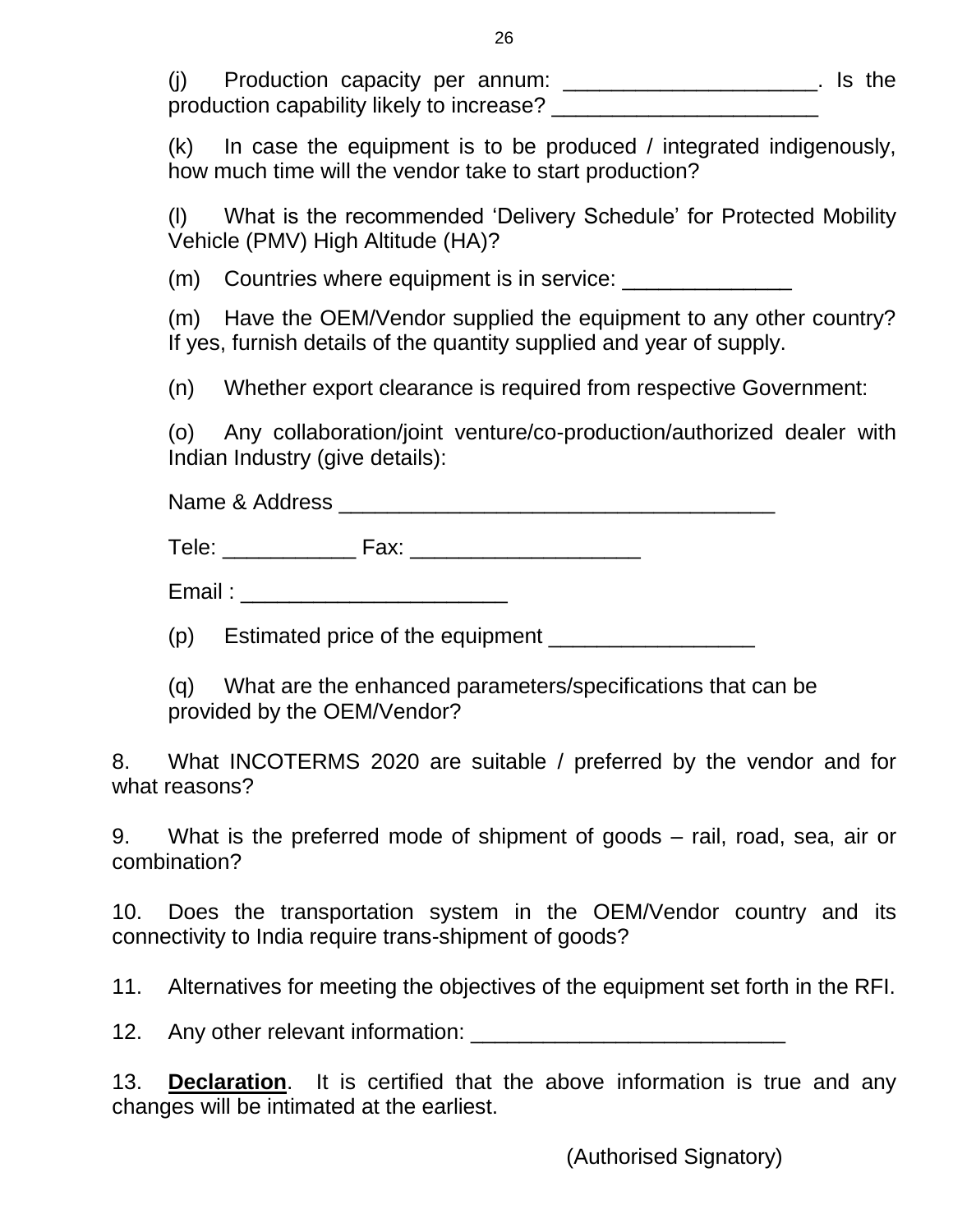#### **PARTICULARS FOR SECURITY CLEARANCE IN RESPECT OF INDIAN AGENT / REPRESENTATIVE OF INDIAN FIRMS / VENDORS**

| 1.               | Name                                                                    |                                                                                                                                                                                        |  |  |  |  |  |  |
|------------------|-------------------------------------------------------------------------|----------------------------------------------------------------------------------------------------------------------------------------------------------------------------------------|--|--|--|--|--|--|
| 2.               |                                                                         | Official /residential address                                                                                                                                                          |  |  |  |  |  |  |
| 3.               |                                                                         | Date of employment and appointment                                                                                                                                                     |  |  |  |  |  |  |
| 4.<br>5.         |                                                                         | Brief nature of job<br>In case know / related to any person :<br>serving in Defence Service                                                                                            |  |  |  |  |  |  |
|                  | (a)                                                                     | Details person :-                                                                                                                                                                      |  |  |  |  |  |  |
|                  |                                                                         | (i) Father's Name<br>(ii) Date of Birth<br>(iii) Nationality<br>(iv) Passport No                                                                                                       |  |  |  |  |  |  |
|                  | (b)                                                                     | <b>Permanent Address</b>                                                                                                                                                               |  |  |  |  |  |  |
|                  | (c)                                                                     | <b>Present Address</b>                                                                                                                                                                 |  |  |  |  |  |  |
| 6.               | In case of ex-service-men following additional details may be provided. |                                                                                                                                                                                        |  |  |  |  |  |  |
|                  | (a)<br>(b)<br>(c)                                                       | Rank & Arm / Service<br>Appointment last held<br>Date of retirement                                                                                                                    |  |  |  |  |  |  |
| 7.               |                                                                         | In case of retirement from service                                                                                                                                                     |  |  |  |  |  |  |
|                  | (a)<br>(b)<br>(c)<br>(d)                                                | Details of his business entity:<br>(i.e whether Group) Private Limited<br>Company Ltd.<br>Since when established<br>Registered address of the company:<br>Name and address of Director |  |  |  |  |  |  |
| 8.               |                                                                         | Weather the individual has paid income tax :                                                                                                                                           |  |  |  |  |  |  |
| 9.               | PAN No                                                                  |                                                                                                                                                                                        |  |  |  |  |  |  |
| 10.              |                                                                         | Name, Account No address of Bankers<br>within and outsides the country.                                                                                                                |  |  |  |  |  |  |
| 11.<br>there to. |                                                                         | Attested photocopies of agreement, :<br>Including supplementary agreements covering<br>Appointment as representative and items relate                                                  |  |  |  |  |  |  |
| 12.              |                                                                         | Concurrence of the officer being visited                                                                                                                                               |  |  |  |  |  |  |

that presence of representative/agents during meeting/presentation/trials is inescapable.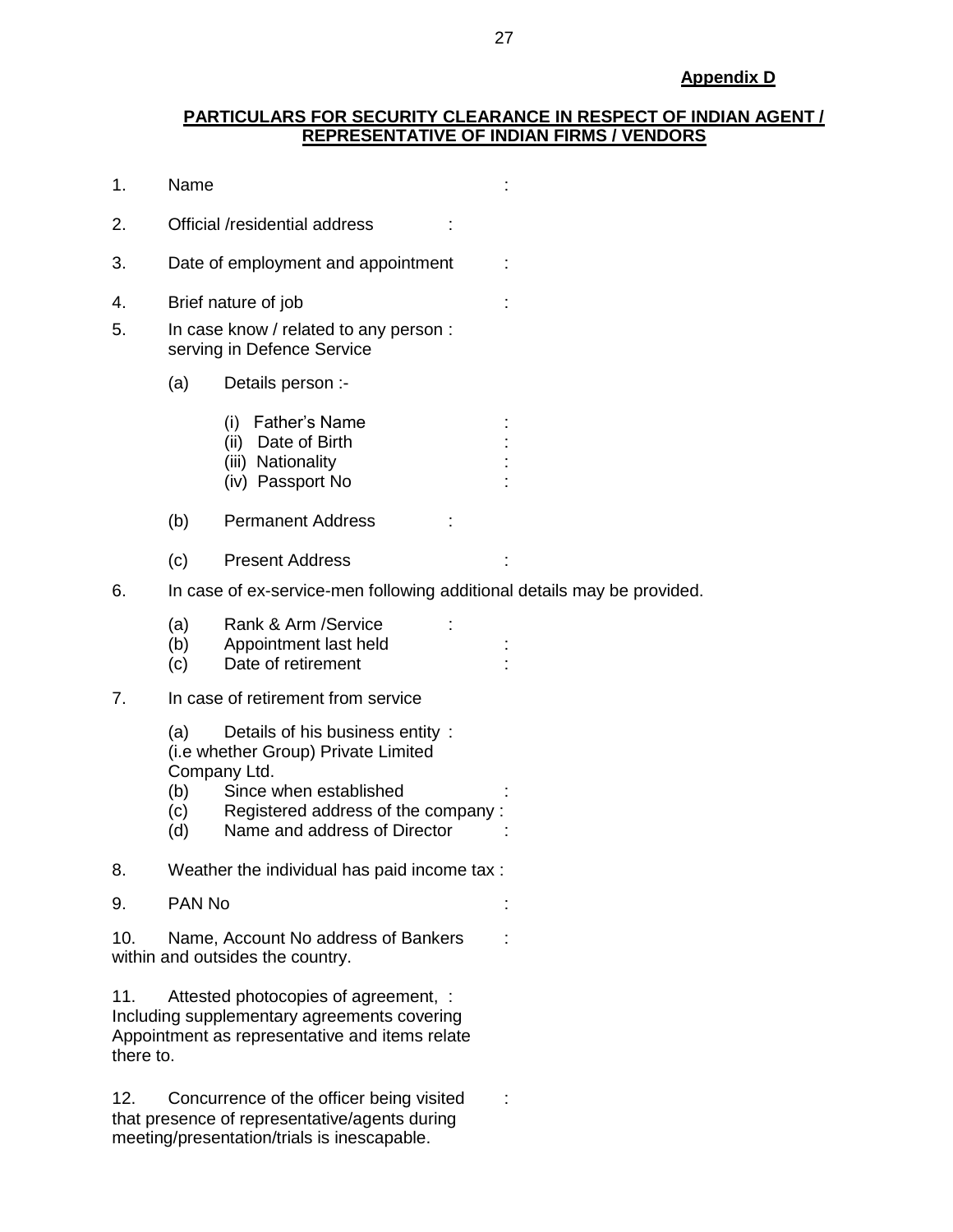#### **PARTICULARS FOR SECURITY CLEARANCE (FOREIGN)**

1. Particulars of the Representative of Foreign Firms and their Local Agents.

(a)

| Ser<br>No | Name<br>Appointment | & Nationality | Details of Place Validity Period<br>Passport<br>and Visa | l of<br>issue | date of issue |  |
|-----------|---------------------|---------------|----------------------------------------------------------|---------------|---------------|--|
|           |                     |               |                                                          |               |               |  |

(b)

| Ser<br><b>No</b> | Particular of the<br>firm | Status of<br>reps/agents | Address in<br>foreign<br>country<br>and<br>address in<br>India | Weather previously<br>visited India, if so, give<br>date and place of visit |
|------------------|---------------------------|--------------------------|----------------------------------------------------------------|-----------------------------------------------------------------------------|
|                  |                           |                          |                                                                |                                                                             |

2.

Details of Branch/Offices in India :-

- (a) Name of firm/Subsidiary.<br>
(b) Place and Address.
- Place and Address.
- $\overrightarrow{c}$  Name and appointment of head of firm/ Subsidiary.  $\overrightarrow{c}$ :
- (d) Tele, Fax No and E Mail.
- 3. Particulars of employees (Indian including ex-servicemen).

| (a) | Name                                                                |  |
|-----|---------------------------------------------------------------------|--|
| (b) | Appointment                                                         |  |
| (c) | Official/residential address                                        |  |
| (d) | Contract point (Tele, Fax and E Mail)                               |  |
| (e) | Brief nature of job                                                 |  |
| (f) | In case related to any personnel Serving in Def Service.            |  |
|     | Details of personnel related to and his appointment.                |  |
| (g) | In case of ex-serviceman following additional details be provided:- |  |
|     | Rank and Arm/Service.<br>(i)                                        |  |
|     | (ii)<br>Appointment last held                                       |  |
|     | Date of retirement<br>(iii)                                         |  |
|     | (iv)<br>Date of employment with the firm                            |  |
|     | If related to any personnel serving in Def<br>(v)                   |  |
|     | Service (Details of serving personnel and his present               |  |
|     | appointment)                                                        |  |
| (h) | Name and appointment of head of firm/subsidiary                     |  |
| (j) | Tele, Fax No and E Mail                                             |  |